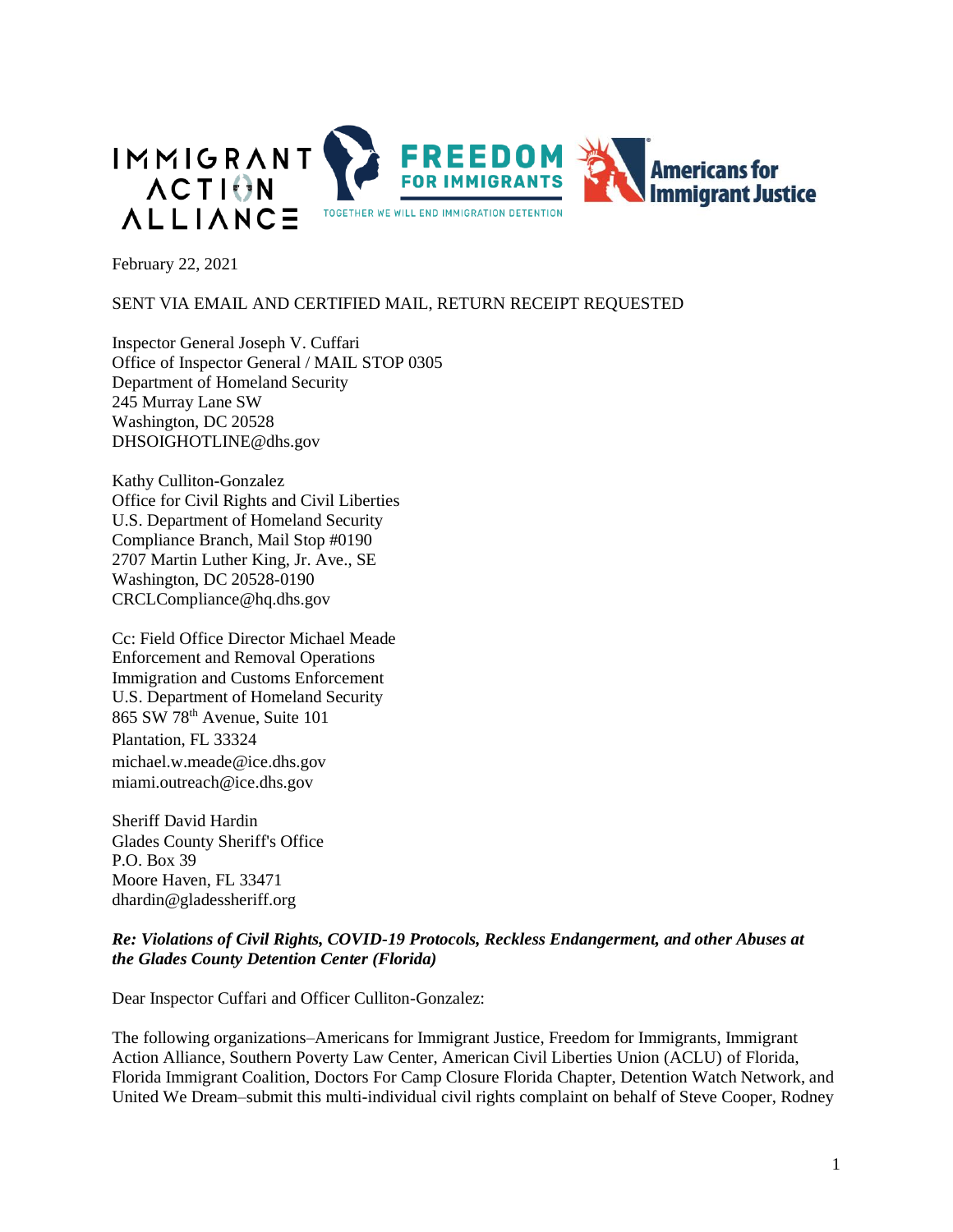London, Romaine Wilson, Sebastian Radetic, those previously harmed while detained who may suffer long term consequences, and the approximately 300 individuals whose lives are being recklessly endangered today at the Glades County Detention Center ("GCDC"). We urge the DHS Office for Civil Rights and Civil Liberties (CRCL), pursuant to its authority under 6 U.S.C. § 345, to immediately 1) Investigate Medical Practices at GCDC and Denial of Release, 2) Recommend that ICE Terminate the Intergovernmental Services Agreement (IGSA) with Glades County, and 3) Recommend the Immediate Release of All Individuals Detained to Community.

The above named organizations provide this accounting of Immigration and Customs Enforcement ("ICE"), Glades County Sheriff's Office, and its contractors' reckless and ongoing endangerment of the lives and well-being of those they are contractually and constitutionally obligated to care for in the Glades County Detention Center from pandemic onset to present. We file this complaint in an attempt to secure immediate oversight preventing additional deaths and long term health consequences of those whose civil rights are being violated.

## **Direct testimony from 25 individuals currently or formerly detained underscore persistent patterns or practices of abuse:**

This complaint includes direct testimony from 25 individuals currently and formerly detained. All reports made by those who remain in detention are submitted anonymously due to concerns of retaliation. Some of these individuals are willing to be identified in the case of a formal investigation. Together, these testimonies clearly demonstrate informed and deliberate indifference toward the safety and well being of those under the care of ICE and Glades County, as these entities were made aware of these complaints and conditions for the past ten months. This disregard for the welfare of those in their custody includes violations of ICE's own detention standards and COVID-19 protocols, CDC guidance, and the U.S. Constitution.<sup>1</sup>

Sources of direct testimony include:

- Legal declarations submitted within the *Gayle v. Meade* litigation spanning April, May, and June 2020, including initial lawsuit filing and two subsequent motions to enforce the court's order;
- Civil rights complaints detailing 1) medical abuse and medical neglect, 2) physical violence and pepper spray in response to peaceful protest and public reporting, and 3) the use of highly toxic chemical spray intended to combat the spread of COVID-19;
- Habeas petitions in federal court detailing constitutional violations;
- Interviews conducted in January 2021 detailing current conditions;
- Reports regarding the death of Onoval Perez Montufar who died due to COVID-19 negligence at the Glades County Detention Center.

https://www.ice.gov/doclib/coronavirus/eroCOVID19responseReqsCleanFacilities.pdf. (hereinafter "PRR"); Interim Guidance on Management of Coronavirus Disease 2019 (COVID-19) in Correctional and Detention Facilities, Center for Disease Control and Prevention (Updated Dec. 31, 2020) https://www.cdcr.ca.gov/ccjbh/wpcontent/uploads/sites/172/2020/04/CDC\_guidance-correctional-detention.pdf. (hereinafter "CDC Guidance"); Order Adopting in Part Magistrate Judge's Report and Recommendation, *Gayle v. Meade,* No. 1:20-cv-21553-MGC, ECF No. 76 at 6-7 (S.D. Fla. Apr. 30, 2020). (as a result of the evidence the record as of April 30, 2020, this Court concluded conditions at Glades constituted "a violation of the Petitioners['] Fifth and Eighth Amendment rights.").

<sup>&</sup>lt;sup>1</sup> 2019 National Detention Standards for Non-Dedicated Facilities, U.S. Immigration and Customs Enforcement, https://www.ice.gov/doclib/detention-standards/2019/nds2019.pdf. (hereinafter "2019 NDS"); U.S. Immigration and Customs Enforcement, Enforcement and Removal Operations COVID-19 Pandemic Response Requirements (Version 5.0, October 27, 2020),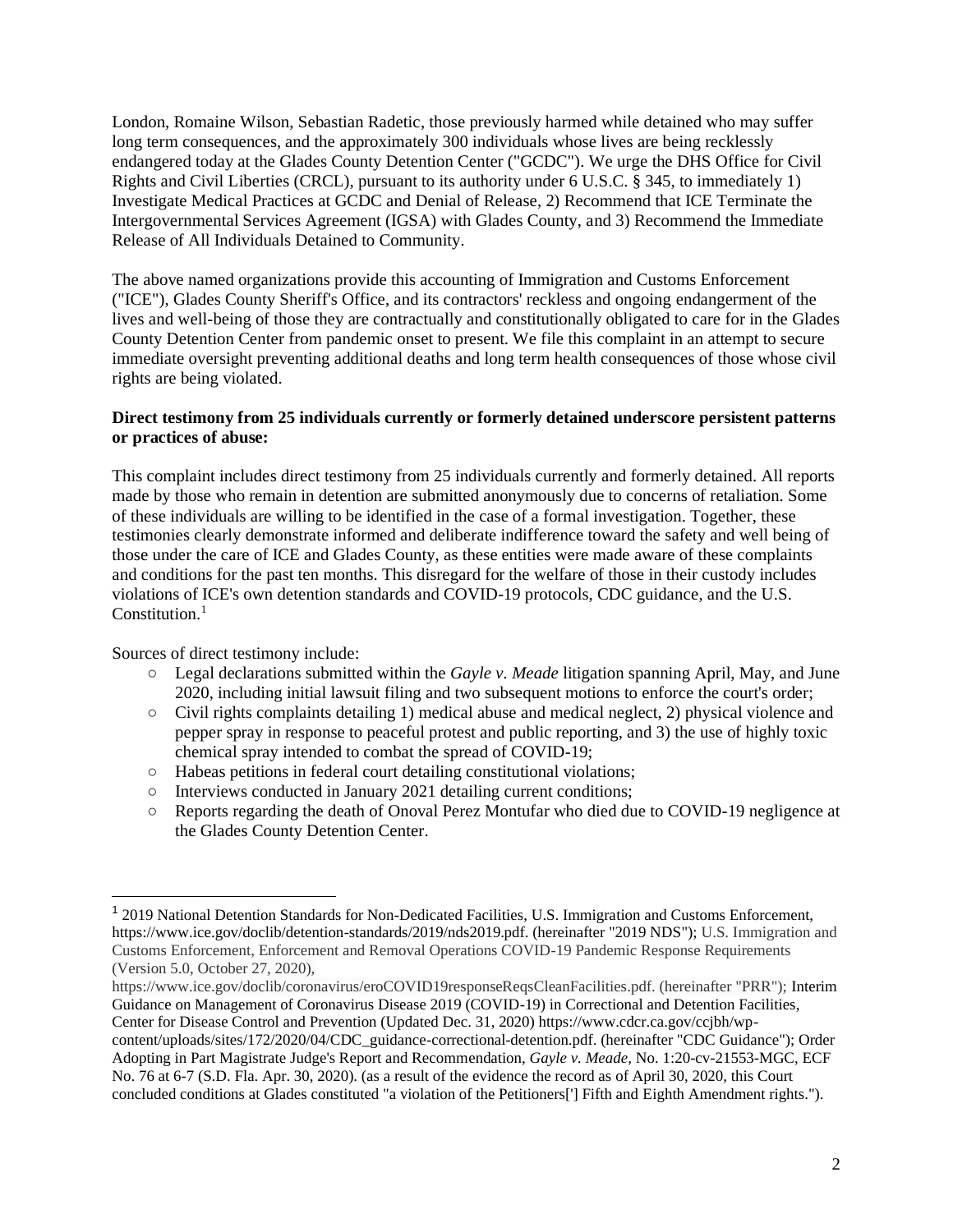These direct testimonies provide a timeline from the onset of the pandemic to the present, including persistent pattern or practice of:,

- Medical abuse;
- Lack of personal protective equipment (PPE), sanitation, soap and other hygiene products;
- Transfers without implementing appropriate quarantine or medical screening
- Mixing of people who have tested positive for COVID-19 or who have been exposed to the virus with people who had tested negative or had not yet tested
- ICE failing to follow court orders and release high-risk individuals from GCDC;
- Hunger strikes demanding basic medical protections, oversight and release due to the entire population's vulnerability;
- Retaliation for peaceful protest and public reporting;
- Use of toxic chemical spray in enclosed spaces at GCDC, contributing to virus spread and harming detained people's health; and
- Hospitalizations, deaths, and disappearances.
- Restrictions to COVID-19 testing access.

The testimony of people detained at GCDC demonstrates both Glades County's negligence, as well as complete inability to guarantee the wellbeing of those in their custody. Although there are basic needs that should be addressed immediately, such as ensuring access to PPE and soap, these steps alone cannot ensure the safety of people detained at GCDC. In its own Pandemic Response Requirements ICE admits that "strict social distancing may not be possible in congregate settings such as detention facilities."<sup>2</sup> As shown throughout this complaint, people detained repeatedly also shed light on the county's inability to safely quarantine people without recourse to cruel practices such as solitary confinement, a practice that increases an individual's risk for injury and even death<sup>3</sup> and which the United Nations has previously described as torture.<sup>4</sup> In addition to these factors, medical professionals have also cited poor ventilation and disconnect from public health systems as systemic issues across carceral settings and contributing factors to the spread of COVID-19.<sup>5</sup> Adding ICE<sup>6</sup> and particularly Glades County's well-documented history of systemic medical neglect and abuse even before the onset of the pandemic,<sup>7</sup> the urgent need to cancel Glades County's contract and to release people to complete their immigration cases in community is clear.

Today, ten months after the onset of the pandemic, individuals detained at Glades County Detention Center report life-threatening medical malpractice, including the intentional denial of treatment and diagnosis qualifying them for medical release. Reported as well is continued widespread medical neglect,

<sup>2</sup> PRR at 28.

<sup>&</sup>lt;sup>3</sup> Jayne Leonard, *What are the effects of solitary confinement on health?*, Medical News Today (August 6, 2020), https://www.medicalnewstoday.com/articles/solitary-confinement-effects.

<sup>4</sup> Tom Miles, *U.N. expert says solitary confinement in U.S. prisons can be torture,* Reuters (August 3, 2013),

https://www.reuters.com/article/us-usa-california-torture/u-n-expert-says-solitary-confinement-in-u-s-prisons-canbe-torture-idUSBRE97M0QU20130823.

<sup>&</sup>lt;sup>5</sup> Amid pandemic, U.S. must reduce incarceration to protect public safety, report finds, Brown University (October 22, 2020), https://www.brown.edu/news/2020-10-22/decarceration.

<sup>6</sup> Detention Watch Network, American Civil Liberties Union, and National Immigrant Justice Center, Fatal Neglect: How ICE Ignores Deaths in Detention, (February 2016),

https://www.detentionwatchnetwork.org/pressroom/reports/2016/fatal-neglect.

<sup>7</sup> Southern Poverty Law Center and Americans for Immigrant Justice, Prison By Any Other Name: A Report on South Florida Detention Centers at 10, 30-32 (December 9, 2019),

https://www.splcenter.org/sites/default/files/cjr\_fla\_detention\_report-final\_1.pdf.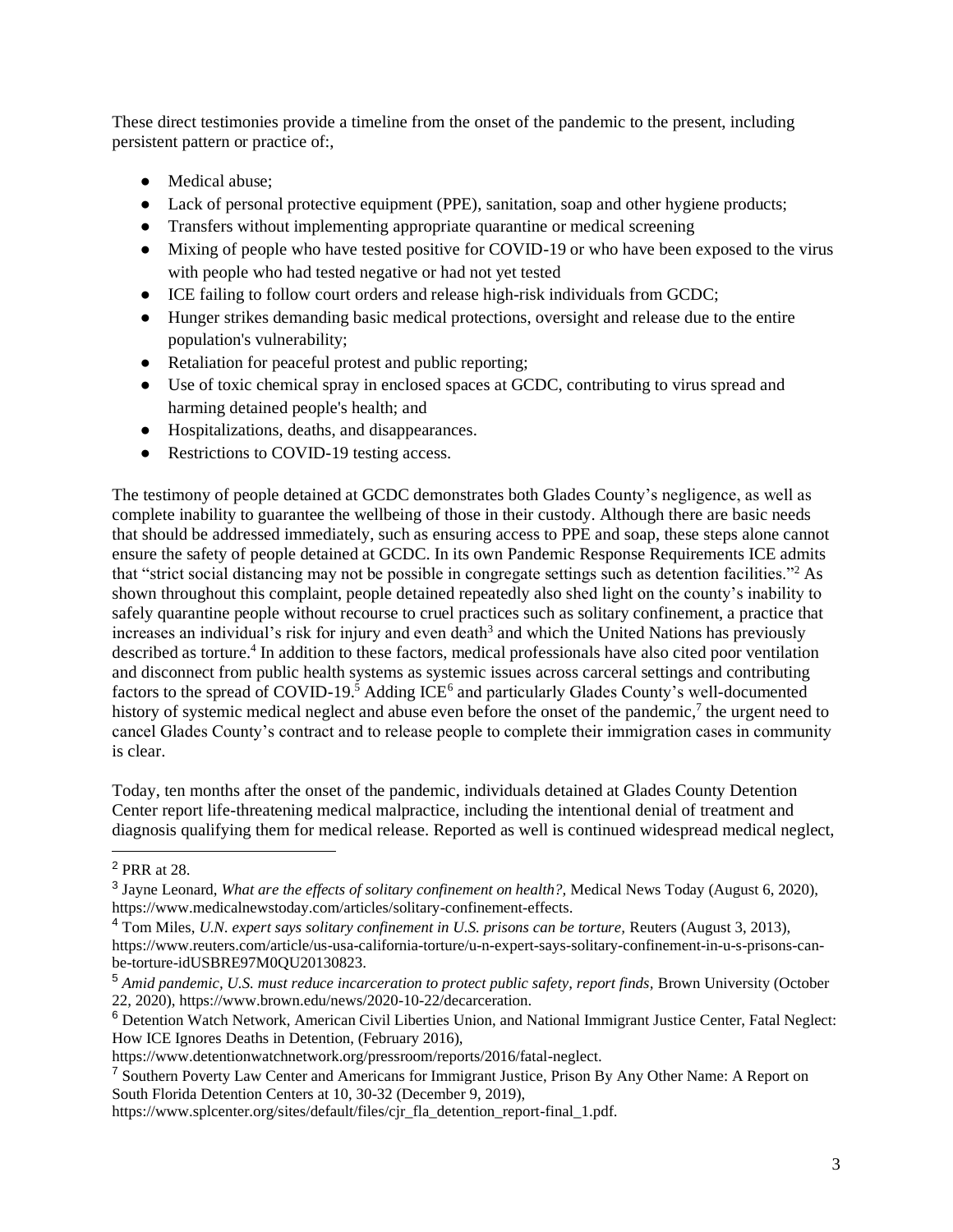dangerous "cohorting" or mixing of those well and sick, intrinsic impossibility of implementing social distancing measures, lack of sanitation and disinfection, inadequate mask provisions and usage, lack of infection control, lack of testing, and lack of release for individuals who have qualifying risk factors within the facility, in direct violation of *Fraihat* litigation and ICE's own COVID-19 Pandemic Response Requirements (PRR). The use of highly toxic chemical spray fumigated throughout the facility only further exacerbates the viral spread and causes detained individuals to experience difficulties breathing, with initial studies noting potential long term health consequences, including for women and men's fertility.<sup>8</sup>

All of these factors place people at imminent risk of becoming severely ill or dying from COVID-19. Shockingly, there have also been reports of individuals who were removed from the general population after passing out and their whereabouts were unknown to others in detention as well as to their family members. This, combined with reports from people in detention of overhearing guard conversations about deaths not yet publicly reported, pose serious questions about the true death toll due to COVID-19 in the facility. Advocates and attorneys nationwide express concern that the true number of fatalities due to COVID-19 in ICE detention is higher than publicly reported, due to lack of information regarding the fate of people released from ICE detention after being exposed to or having contracted COVID-19, including release of people who are very ill. Meanwhile, a complete lack of security and accountability exists for those wishing to report their fears for personal safety, harm to others, and the egregious conditions of their confinement. Individuals report retaliation in the form of pepper spray and physical assault, as well as solitary confinement, closing of commissary and texting accounts, and blocking of legal lines. Combined, these reports demonstrate clear violations of ICE's own COVID-19 PRR, the 2019 National Detention Standards, the U.S. Constitution, and public health protocols from the CDC.

Oversight efforts to date have been severely lacking to the point of intentional gross negligence. ICE and the Glades County Sheriff's Office staff who oversee the jail have all been made well aware of what is taking place within the facility and have had ample time to redress grievances and concerns. All parties are contractually responsible, and legally liable, for any harm that takes place, including wrongful death occurring inside the facility. It is clear both ICE and Glades County are unable and unwilling to appropriately mitigate and respond to harm for those in their care.

Under ICE's own COVID-19 policies, facilities that are unable to ensure the care and safety of those in their care should be subject to investigation, followed by the potential removal of the entire detention population from the facility.<sup>9</sup> Given all that is accounted for from pandemic onset to present, despite numerous lawsuit directives, civil rights complaints, public testimony, and grievances filed within the facility, we demand an investigation into the ICE Miami Field Office and GCSO's reckless endangerment of people's lives and we call for CRCL and OIG to recommend that ICE terminate its Intergovernmental Service Agreement with Glades County and immediately release all individuals from the facility given the ample body of evidence already provided against GCDC.

## **ICE and Glades County's Failure to Uphold Obligations:**

When a person is in government custody, either civil or criminal, the law requires the provision of necessary medical care. The Fifth Amendment of the Constitution requires adequate medical care and additional protections for individuals detained. Glades County Detention Center, like all ICE facilities, is

<sup>8</sup> Anthony Luz, Paul DeLeo, Nathan Pechacek, and Mike Freemantle, *Human health hazard assessment of quaternary ammonium compounds: Didecyl dimethyl ammonium chloride and alkyl (C12-C16) dimethyl benzyl ammonium chloride*, REGULATORY TOXICOLOGY AND PHARMACOLOGY (July 5, 2020),

https://doi.org/10.1016/j.yrtph.2020.104717 ("DDAC and C12-C16 ADBAC are irritating/corrosive to skin at high concentrations, and are acutely toxic via the oral, dermal (C12-C16 ADBAC only), and inhalation exposure routes.") <sup>9</sup> PRR at 7-8.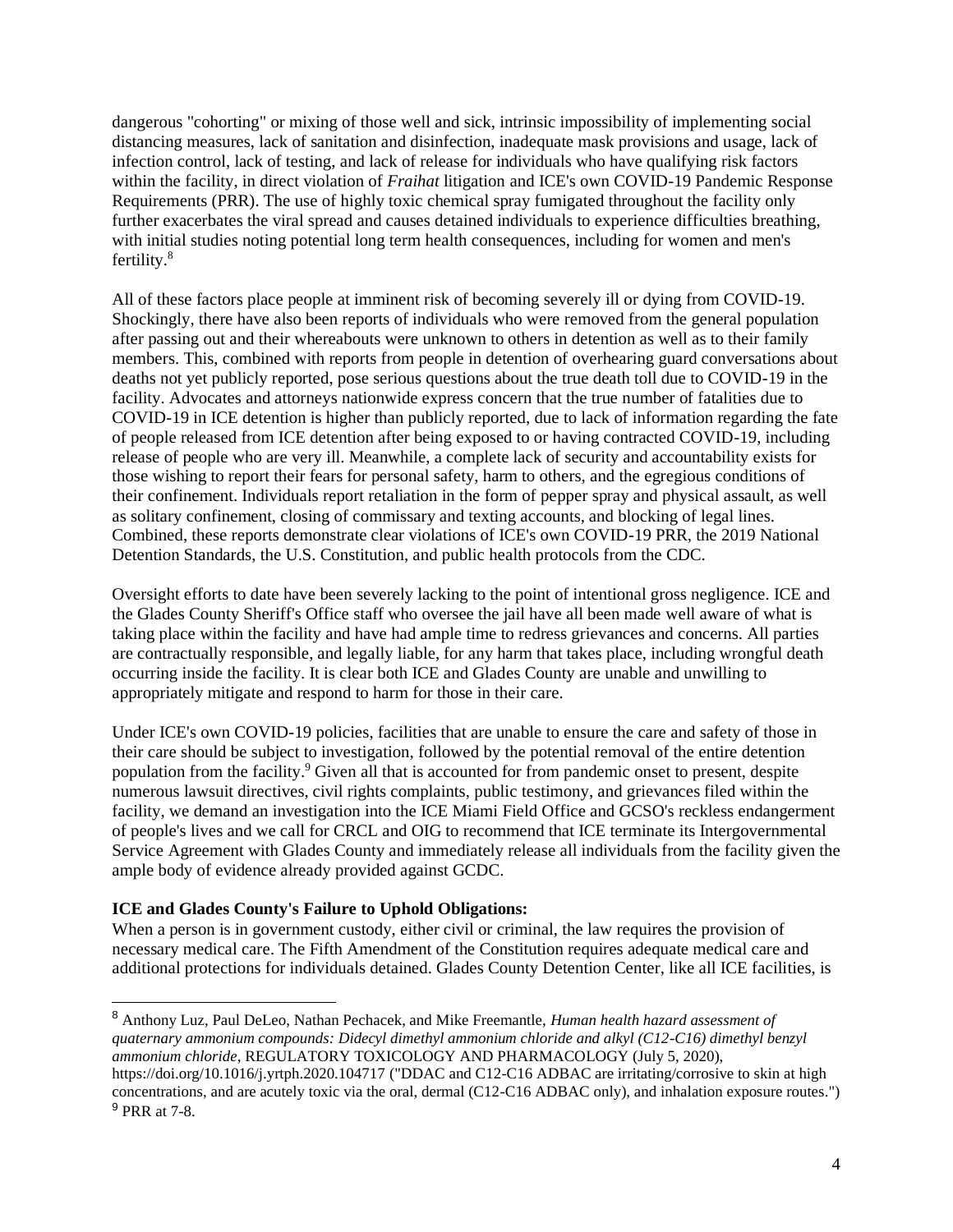also subject to ICE's own standards, which are in place to govern the operations of detention facilities across the country. GCDC is governed by the National Detention Standards ("NDS"), which were initially created in 2000, but were updated in late 2019. The NDS require that all detained individuals receive "medically necessary and appropriate medical" health care, emergency care, and timely responses to medical complaints."<sup>10</sup> The NDS also require that the facility have "written plans that address the management of infectious and communicable diseases, including, but not limited to, testing, isolation, prevention, and education."<sup>11</sup> Reporting and collaboration with local or state health departments are also required.<sup>12</sup>

In response to the COVID-19 pandemic, ICE issued its Pandemic Response Requirements ("PRR"), a set of guidelines and expectations for detention facility operators in "sustaining detention operations while mitigating risk to the safety and wellbeing" of those detained in ICE custody.<sup>13</sup> The PRR was developed in consultation with the Center for Disease Control and Prevention ("CDC").<sup>14</sup> The PRR contains four stated main objectives: protecting detained individuals, among others, from exposure to the virus and "establish [ing] the means to monitor, cohort, quarantine, and isolate the sick from the well."<sup>15</sup>

To address compliance, the PRR calls for "onsite in-person monthly spot checks" at all the facilities.<sup>16</sup> Specifically for "non-dedicated" facilities, such as GCDC, failure to meet the PRR's requirements should lead to ICE issuing a Notice of Intent indicating that the intergovernmental service agreement is in jeopardy due to noncompliance.<sup>17</sup> In response to a facility's noncompliance, ICE may remove or reduce the facility's population.<sup>18</sup>

ICE and GCSO have an obligation to abide by the requirements put forth by ICE ERO and the CDC. The ERO states that it issued these "mandatory requirements to be adopted by all detention facilities...during this unprecedented public health crisis."<sup>19</sup> Additionally, ERO requires all facilities to "adhere to CDC recommendations for cleaning and disinfection during the COVID-19 response."<sup>20</sup> None of the protocols required by the CDC, ICE's own 2019 NDS, or the PRR, have been followed at Glades County Detention Center since the onset of the pandemic until the present day crisis based on the direct testimony referenced in this complaint, in direct violation of the legal and constitutional rights of those detained.

## **Timeline of Events:**

#### Pandemic Onset: March and April 2020

The COVID-19 pandemic's veracity and fatality became widespread knowledge in March 2020 throughout the entirety of the United States. Rather than utilizing basic precautions to attempt treatment

- <sup>18</sup> *Id.* at 7-8.
- $19$  *Id.* at 5.
- <sup>20</sup> *Id.* at 23.

<sup>10</sup> 2019 NDS, Medical Care, II.A., at 12.

<sup>11</sup> *Id.* Medical Care, II.D.2., at 114.

 $12$  *Id.* 

<sup>13</sup> PRR at 5.

 $14$  *Id*.

<sup>15</sup> *Id.* at 7.

<sup>&</sup>lt;sup>16</sup> *Id.* ("A spot check is an in-person visit to a detention facility by an ICE Detention Service Manager (DSM) or Detention Standards Compliance Officer (DSCO) for the purpose of assessing whether the facility is complying with the requirements of the ERO PRR. DSMs and DSCOs review policies, logs and records; observe facility operations; speak with facility staff and detainees; and complete a standardized form to note observations and findings.")  $\int_{17}^{17}$  *Id.*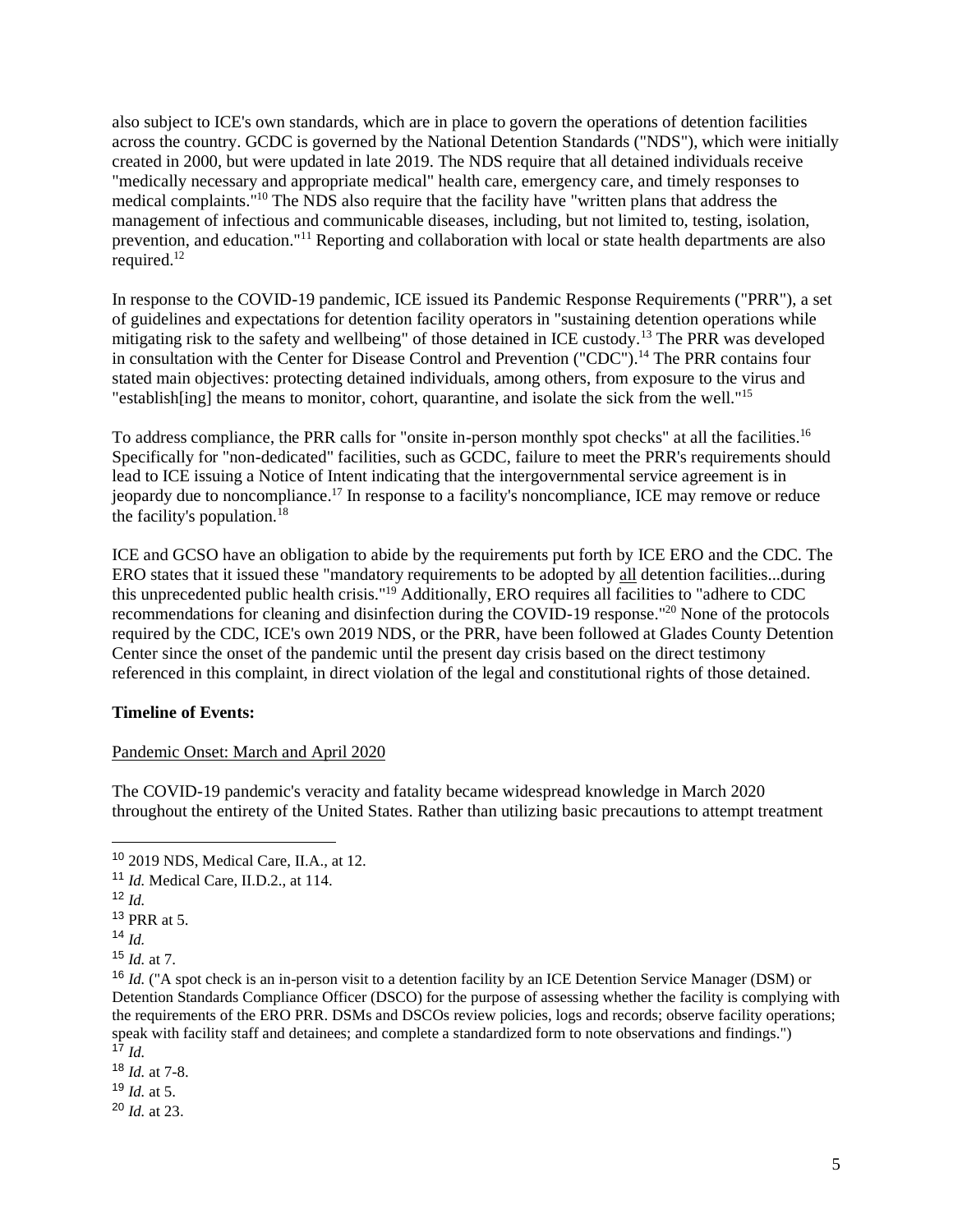and containment of communicable spread, during the first months of the pandemic the Glades County Detention Center staff and ICE officials flagrantly ignored our nation's public health protocols, as well as ICE's own guidance. By March 22, 2020, over 100 people detained at GCDC launched a hunger strike, citing deterioration of already unsanitary conditions, a lack of antibacterial soap, lack of testing, overcrowding, inedible food and the danger posed by in-transfers from other facilities.<sup>21</sup> The following day, March 23, 2020, the Center for Disease Control released Interim Guidance on Management of Coronavirus Disease 2019 (COVID-19) in Correctional and Detention Facilities<sup>22</sup>, which were followed by ICE's PRR, which the agency issued in its first iteration on April 10, 2020. Firsthand accounts from people detained revealed that individuals were being brought into custody on a daily basis without adequate screening for COVID-19, and ICE was indiscriminately transferring individuals between facilities without employing safety protocols, including quarantine which is impossible in a detention setting. Instead, in the general population housing units GCDC was cohorting, or "mixing," people who were ill with others who were not. During this time period, individuals detained at GCDC also reported people exhibiting clear symptoms for COVID-19, though ICE continued to deny there were positive cases in the facility.

News reports and direct testimony, like the following made to Immigrant Action Alliance ("IAA"), appear to confirm the detention center did, in fact, have people ill with COVID-19<sup>23</sup>, despite ICE only formally reporting the first two cases at GCDC on May 28, 2020. The organization also received reports that GCDC was running out of food and had run out of basic toiletries, hygiene products, and medication, including for colds, pain relief, and diabetes:

"*They came and removed one person yesterday. He never came back. He went to medical. They packed up all his stuff with gloves and masks. I just found out yes he was taken to quarantine. They had to stop court because three guys tested positive for the virus. Please if this gets out, we are helpless. And they have run out of medicine for four days now and there is no supply of hand sanitizer. We ask for it and they say no…. We are all stuck in an unsanitary box together.*" Anonymous, March 30, 2020

Meanwhile, GCDC failed to provide a basic level of care in other regards as well, compounding the medical abuse detained individuals experienced. For instance, IAA filed two civil rights complaints with DHS on April 2, 2020 and April 13, 2020 citing separate incidents of medication denial, amongst other abuses. In the first incident, a man reported experiencing full withdrawal, including passing out and vomiting, after not receiving his medications for his traumatic brain injury, seizure disorder, mental health disorder, and high cholesterol for at least 4 days. This could have had fatal consequences. The man filed multiple grievances using GCDC's grievance system to no avail, then Immigrant Action Alliance filed a subsequent CRCL complaint on his behalf regarding additional medication denials on July 3, 2020, emphasizing that if he were to have a seizure, he could require immediate brain surgery because of his prior traumatic brain injury. No response was received.

<sup>21</sup> Manuel Madrid, *Florida ICE Detainees Start Hunger Strike Over Coronavirus Concerns,* Miami New Times (March 26, 2020), https://www.miaminewtimes.com/news/florida-ice-detainees-on-hunger-strike-amid-coronavirus-1160750.

<sup>&</sup>lt;sup>22</sup> CDC Guidance at 19 (The CDC's Guidelines specifically caution that "[c]ohorting multiple quarantined close contacts of COVID-19 case could transmit COVID-19 from those who are infected to those who are uninfected. Cohorting should only be practiced if there are no other available options.").

<sup>&</sup>lt;sup>23</sup> Manuel Madrid, *Florida ICE Jail Quarantines Detainees Amid Coronavirus Testing*, Miami New Times (March 10, 2020), https://www.miaminewtimes.com/news/ice-immigrant-detainees-in-glades-county-florida-tested-forcoronavirus-11581235.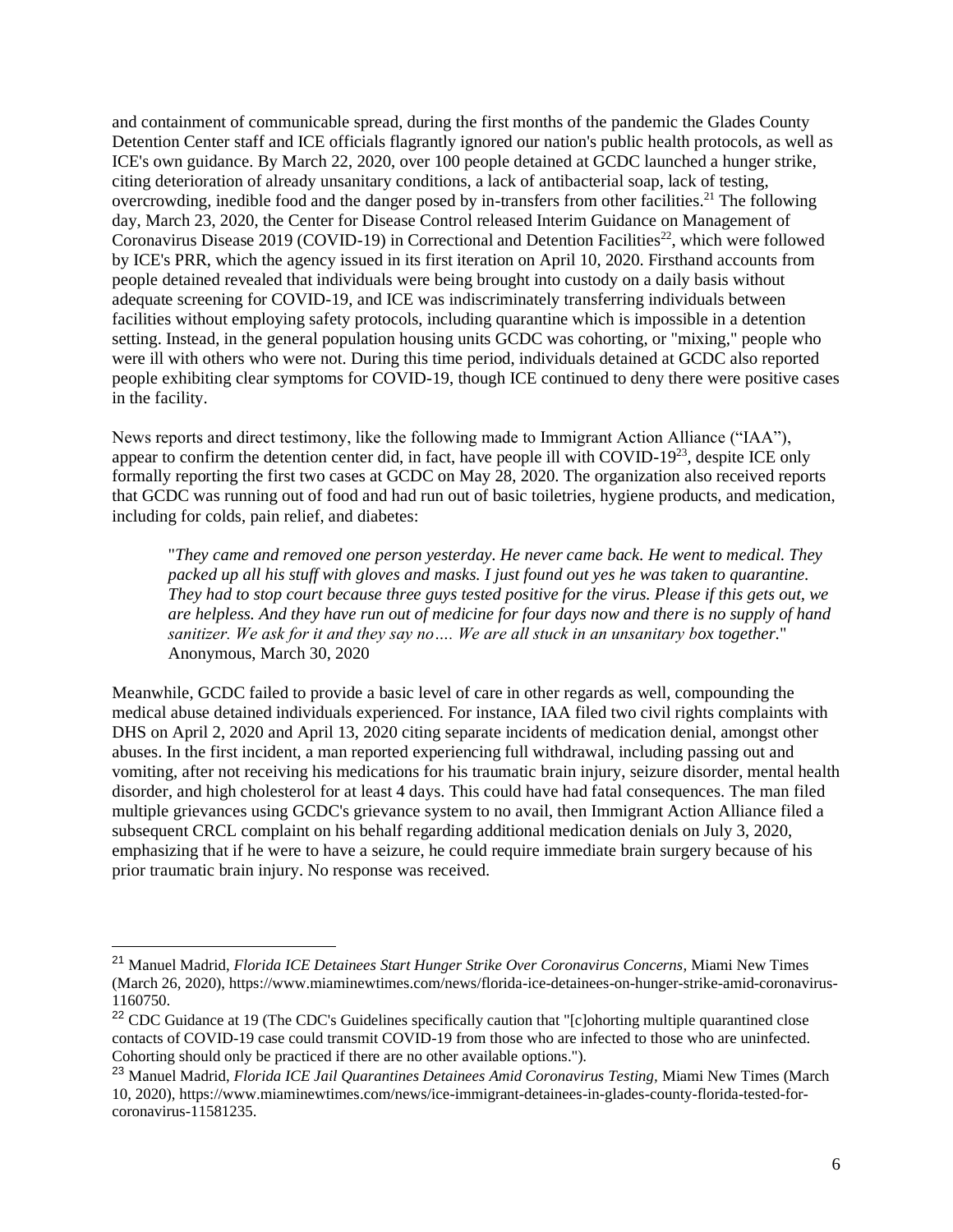IAA also filed a complaint on behalf of Mr. Romaine Wilson on April 13, 2020 regarding denial of medication. Mr. Wilson reported an April 9, 2020 incident where a sergeant physically assaulted and used abusive language against him, followed by placement in solitary confinement the next day. While in solitary confinement, Mr. Wilson felt unwell and asked twice for his medication for grand mal seizures, with his requests denied. Mr. Wilson proceeded to have a seizure, hitting his head and face. He woke up in the medical unit the following day. As of April 13, 2020, he still had not received the life-saving medication needed to prevent his grand mal seizures. On April 19, 2020, a follow up CRCL was filed reporting Mr. Wilson's face wound had gone untreated and become infected, raising concerns for sepsis. He had been placed again in solitary confinement two days prior, during which time he reported being unable to shower and a nurse refusing to clean his wound, stating he should "call ICE" if he wanted to make a complaint. The DHS Office for Civil Rights and Civil Liberties did not interview participants or provide closure to either complaint.

Early detailed accounts of this reckless endangerment prompted 25 community, legal, and human rights monitoring organizations to submit a letter to Rep. Murcasell Powell on April 3, 2020 calling for the release of all detained people in order to avoid a public catastrophe. On April 13, 2020, a federal class action lawsuit followed suit, seeking the immediate release of all individuals in ICE custody across three detention centers in South Florida, including Glades County Detention Center.<sup>24</sup> Through public declarations, individuals in detention provided firsthand accounts of the dangerous practices being employed that placed people at increased risk of COVID-19 exposure and harm.<sup>25</sup>

**Medical Abuse:** GCDC denied elderly and immunocompromised individuals proper care, placing them at great risk for severe negative health impacts and death from COVID-19. These risks were compounded by medical neglect, a longstanding issue at Glades<sup>26</sup>:

*"Despite my vulnerabilities to COVID-19, no member of the medical staff has evaluated my conditions or well-being to determine whether any additional precautionary measures are necessary to protect me from the illness. I am scared for my life... There are some people in my pod who are coughing, but their medical requests are not being addressed."* Alejandro Vincenzo Mugaburu Tapia, Declaration in *Gayle v. Meade*, 1:20-cv-21553-MGC (S.D. Fla. April 22, 2020)

*"I have not been tested for COVID-19 and I am not aware of anyone who has been tested. I have not received any medical attention… that is very concerning because I know there are also other people who have chronic illnesses who are high risk for COVID-19 complications, just like me."*  Anonymous, April 22, 2020

"*I have significant health issues that I understand put me at high risk of serious complications if I catch COVID-19, including obesity and high blood pressure. I take Amlodipine 10 mg twice a day for my high blood pressure, along with hydrochlorothiazide 25 mg every night. I have been detained by ICE for more than ten months in three different detention centers. First, they held me at the Krome detention center, before they transferred me to Glades County Jail on March 19, 2020. Then I was transferred to Baker on April 28, 2020. When I arrived at Glades, they checked my temperature, and that's it. After that transfer, I had cold symptoms. While at Glades,* 

<sup>24</sup> Verified Petition for Writ of Habeas Corpus and Complaint for Declaratory and Injunctive Relief, *Gayle v. Meade,* No. 1:20-cv-21553-MGC, ECF No. 1 (S.D. Fla. Apr. 13, 2020).

<sup>25</sup> Appendix II Detainee Declarations, *Gayle v. Meade,* No. 1:20-cv-21553-MGC, ECF No. 8-1 (S.D. Fla April 13, 2020).

<sup>&</sup>lt;sup>26</sup> Southern Poverty Law Center and Americans for Immigrant Justice, Prison By Any Other Name: A Report on South Florida Detention Centers at 10, 30-32 (December 9, 2019),

https://www.splcenter.org/sites/default/files/cjr\_fla\_detention\_report-final\_1.pdf.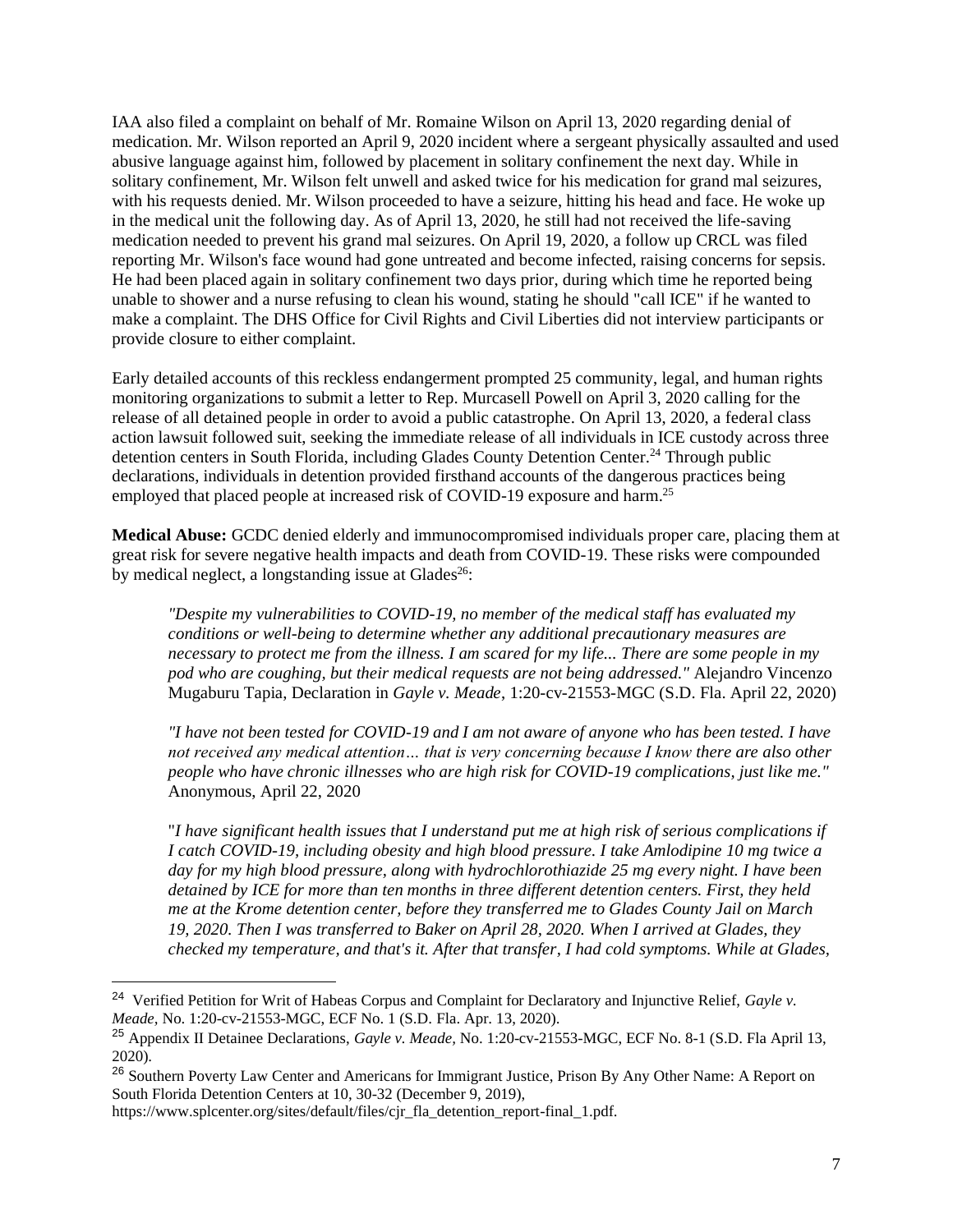I had problems with my medical care. Whenever I happened to be asleep or indisposed when the *guards passed out medications in the morning, they just skipped me and forced me to wait until the next da*y." Anonymous, May 11, 2020

**Lack of Soap, Sanitation, and PPE:** Documented shortages of soap, toilet paper, disinfectant, and hand sanitizer, as well as lack of or improper use of personal protective equipment (PPE) and dangerous practices employed in food management, all directly contributed to the widespread proliferation of COVID-19 at GCDC:

*"There is no hand sanitizer in the pod for detained people to use... We previously asked the guards for hand sanitizer and they refused. The guards told us the use of hand sanitizer is only for them... The food is usually delivered by one detained person and about four guards. No one wears masks or gloves for the food delivery."* Alejandro Vincenzo Mugaburu Tapia, Declaration in *Gayle v. Meade*, 1:20-cv-21553-MGC (S.D. Fla. April 22, 2020)

*"We do not have any hand sanitizer available in the common area and they do not provide us with hand sanitizer. They do not provide us with masks or gloves either… Detainees have been asking for masks for weeks but there are none available… Not even the guards who come in and out of the detention center are wearing gloves."* Anonymous, April 22, 2020

*"We often run out of soap, because the guards give us soap only once every two weeks, and when I asked for a refill they told me I was wasting the soap and that I had to wait for soap day. Sometimes when I try to wash my hands in the sink, there is none."*  Dushane Spaulding, Declaration in *Gayle v. Meade*, 1:20-cv-21553-MGC (S.D. Fla. May 20, 2020)

*"I estimate approximately sixty percent of guards, staff, and ICE officials wear protective gear. The guards who are stationed inside the pod only sometimes use them. They do it when their boss comes around, but they do not always have it on. I have seen guards coughing, both inside and outside the pod… My pod-mates and I also get really nervous when the guards in our pod sneeze... I am aware that there are other pods under quarantine. There are also transfers of detained people to hospitals due to the coronavirus. The same guards that go into those pods or help with transfers come into my pod. This makes me and my pod-mates very nervous."* Alejandro Vincenzo Mugaburu Tapia, Declaration in *Gayle v. Meade*, 1:20-cv-21553-MGC (S.D. Fla. April 22, 2020)

**Retaliation for Peaceful Protest and Public Reporting:** This complete disregard for individuals' health and safety led to another widespread hunger strike inside the facility that began April 28, 2020. The facility responded by retaliating against people for reporting abuse and neglect to the public. ICE and the GCSO used solitary confinement and/or transfers to other facilities to punish those who spoke out, isolate them from others at the facility, and make it far more difficult for them to continue to report conditions.

*"I was also mistreated by non-medical staff at Glades. I was in solitary confinement for weeks in April 2020, I think because guards were retaliating against me for reporting what goes on in the facility to people outside."* Anonymous, May 11, 2020

In a message to Immigrant Action Alliance on April 16, 2020, one man said of his solitary confinement: *"I just spoke with LT. Palladino, he told me that I'm going to be in confinement forever until I leave Glades County Detention Facility."* This man did remain in solitary until he was transferred to the Baker County Detention Center at the end of April 2020.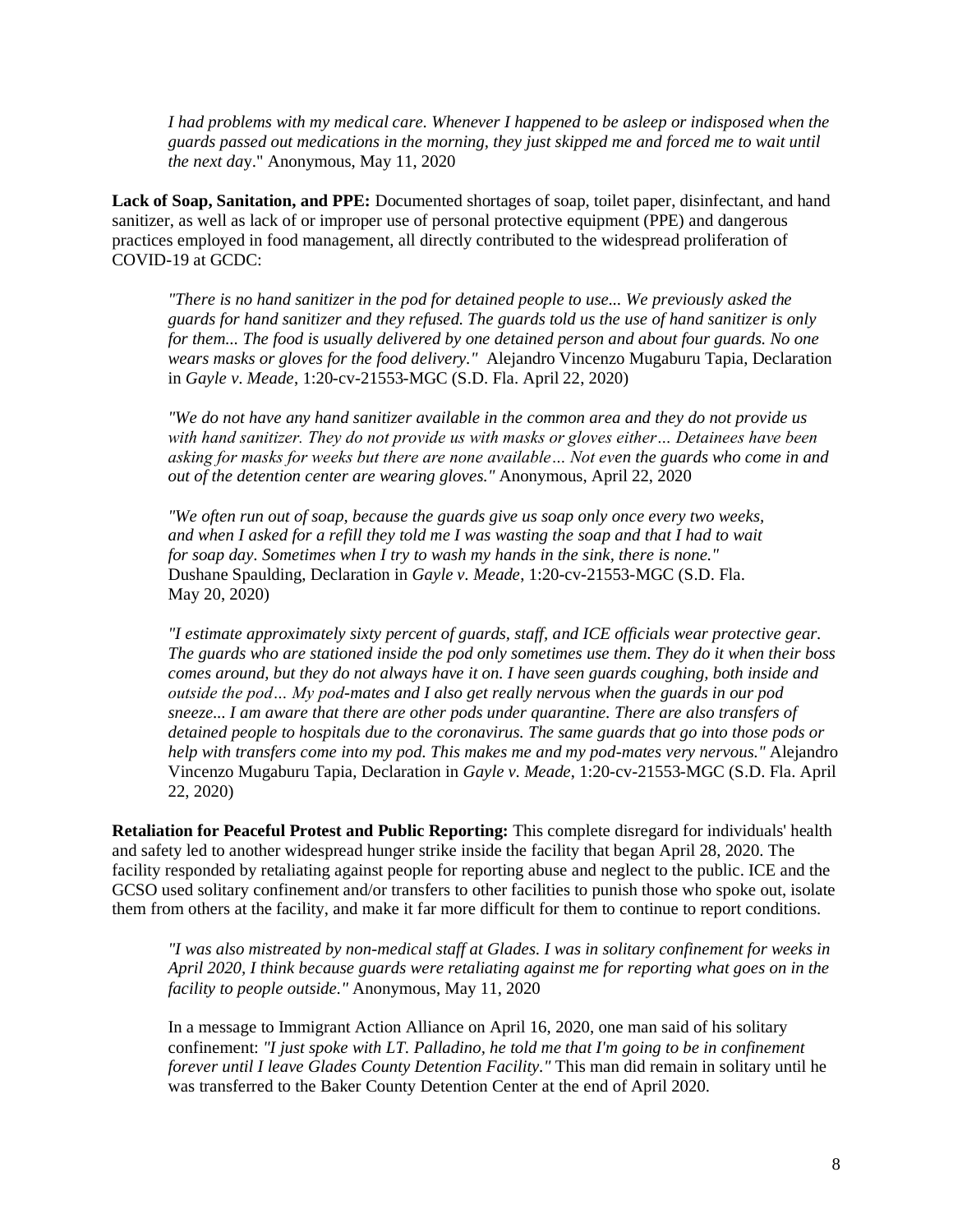Rather than remedy conditions, GCSO responded by punishing and silencing those who reported them. But because conditions at the facility have not materially changed, hunger strikes have continued throughout the pandemic as one of the only ways to draw attention to their condition, yet one that makes them more vulnerable to becoming severely ill or dying from COVID-19. As reported in the following habeas petition filed by a man who had engaged in peaceful protest, prolonged hunger strike can have severe negative health impacts:

*"On the April 28,2020, in Glades County Jail B1 dorm where I was detained, detainees and I started a hunger strike because of COVID-19. Four days after I was transferred to B.C.D.C. in Jacksonville where I continued with my hunger strike with no food and no water, and then six days after I was transferred to W.C.D.C. in Tallahassee where I continued hunger strike with no food and no water until May 12, 2020. Few days after on the June 29,2020, with no explanation I was transferred (back) to the Glades County Jail in Moore Haven. In that period of 15 days with no food and no water I lost 37 pounds and got lot of medical complication, water in my lungs, enema in the lungs, water retention in the legs, kidney not working properly any more, and start having hard time breathing and dry coughing and as a result of that now I have to use asthma pump to get more air in my lungs."* Habeas Petition, *Radetic v. Miami Field Office Immigration and Customs Enforcement,* No. 1:20-cv-23783- MGC, ECF 1 (S.D. Fla. September 11, 2020).

**Virus Spread - Transfer & Impossibility of Quarantine:** Even as the CDC and others warned against the transfers from state corrections departments to ICE custody as well as between ICE facilities, citing clear evidence that these transfers are fueling the spread of COVID-19, ICE continued to carelessly transfer those in its custody between the GCDC and other ICE facilities.<sup>27</sup> The ICE Miami Field Office responded to court orders to reduce the detention population by transferring individuals around the country, instead of opting to release detained people–even those who were at high risk medically–to their loved ones. Also documented were instances in which transfers were used as a form of retaliation. Amidst a global pandemic, transfers always and inevitably increase propagation risks. Still, ICE and its contractors, including GCSO, exacerbated risk and placed people in danger by failing to even conduct temperature screenings before transfers, attempt to implement even limited social distancing guidelines on the buses used to transport detained people, provide PPE, and to even attempt to quarantine new arrivals at the detention center. These negligent actions indiscriminately spread the virus in detention and within surrounding communities.<sup>28</sup>

*"I was never quarantined when I arrived at the Glades County Jail, and since my arrival on March 11, 2020 new detainees have not been quarantined. On April 13, one of the other detainees in my pod was complaining that he was feeling sick. He was coughing and he said he had the chills and a headache. They came to the pod and examined him, and later one of the guards came and brought him some pills. He has not been removed from the pod. The fear is that he has COVID-19. Prior to April 13th there was another detainee in my pod who was throwing up and was removed. Right now there are other detainees in my pod coughing. The staff has not taken any measure to protect the rest of the detainees from the detainees who are currently ill. No one, including the sick detainees, are provided with masks or any other type of protection. To the best of my knowledge none of the detainees have been tested for COVID-19. There also have not* 

<sup>27</sup> *See generally,* COVID-19 in ICE Jails, Real-time Conditions Reports, Freedom for Immigrants (last accessed January 27, 2021), https://www.freedomforimmigrants.org/covid19.

<sup>&</sup>lt;sup>28</sup> Detention Watch Network, Hotbeds of Infection: How ICE Detention Contributed to the Spread of COVID-19 in the United States at 26 (December 2020),

https://www.detentionwatchnetwork.org/sites/default/files/reports/DWN\_Hotbeds%20of%20Infection\_2020\_FOR% 20WEB.pdf.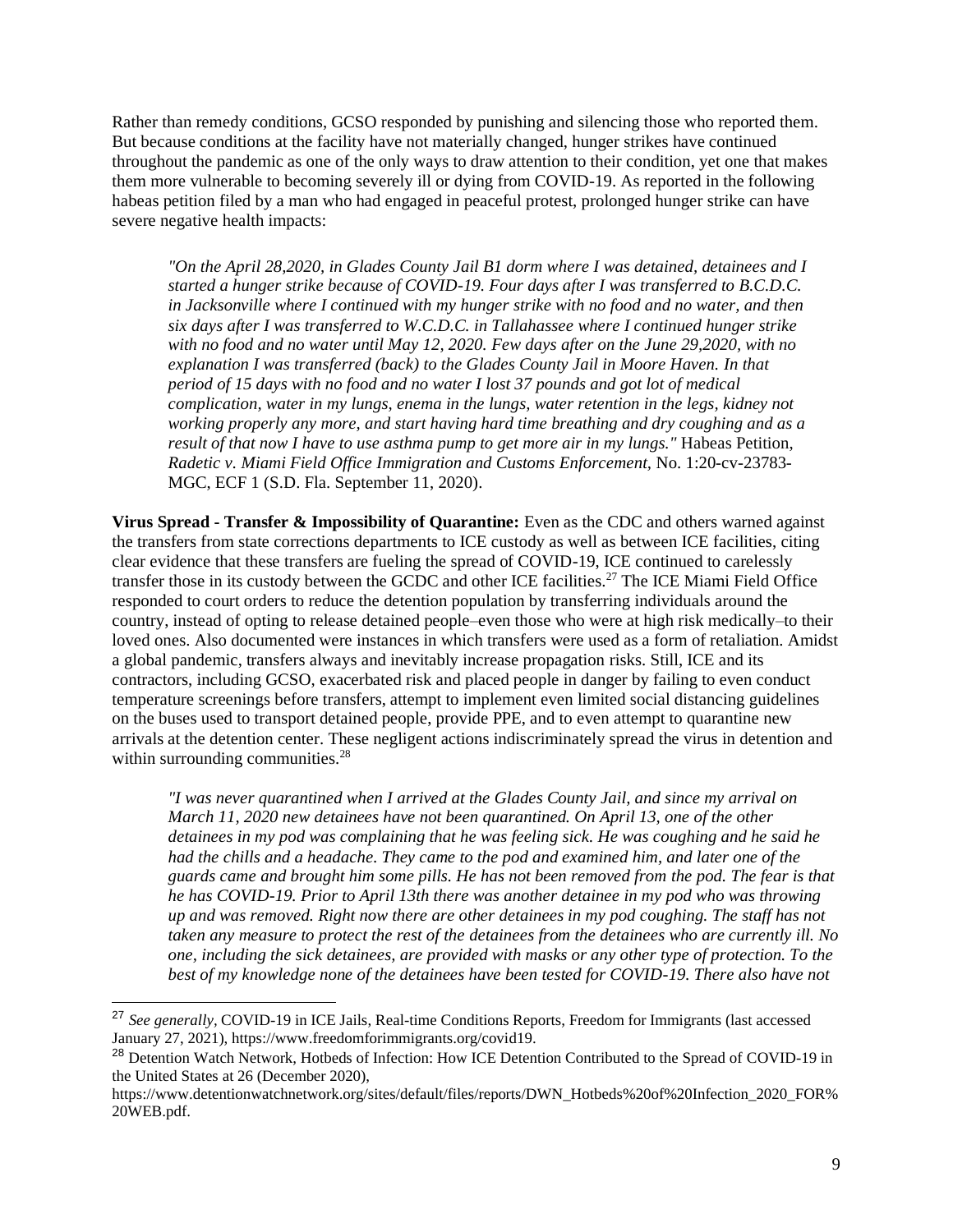*been any visible increase in medical staff."* Omar Lopez-Jaramillo, Declaration in *Gayle v. Meade*, 1:20-cv-21553-MGC (S.D. Fla. April 22, 2020)

#### Facility-wide Communicable Spread: May - December 2020

By May, ICE and GCSO's abysmal handling of people's acute medical needs and COVID-19 safety precautions from the onset of the virus had led to a catastrophe. Very little changed in terms of the GCSO or ICE's response, leading to an uncontrolled, fully avoidable facility-wide outbreak. The GCSO and ICE's pandemic response constituted not only clear civil rights violations for everyone detained, but full culpability for long-term health impacts and death inside the facility.

On May 28, 2020, IAA filed another civil rights complaint to the attention of the Glades County Sheriff Hardin, Field Office Director Martin, and the civil rights division of DHS, with IAA's Director Wendy King stating:

*"On May 25th, a person with a fever of 106 degrees was told to take a shower and given pain*  pills as treatment. As of May 26<sup>th</sup>, the bathrooms in the A1 housing unit had not been cleaned or *sanitized for two days. On May 27th, the facility temporarily ran out of medication. As of May 27th, Glades County Jail was still reporting that no one had a fever. Despite a deputy at Glades County Jail testing positive for COVID-19, we are receiving reports that NO detained person has been tested for the virus. This morning we received multiple reports about detained people passing out from high fevers. No one has reported being able to see a doctor. Based on the reports we are receiving from people detained at Glades County Jail, we believe the entire population of the jail is at serious risk of illness or death due to the inability to social distance, lack of precautions being taken, lack of testing and lack of medical care. We urge Glades County Sheriff's Office and ICE officials to take immediate action."* 

CRCL responded requesting the names and A numbers of individuals in order to follow up on medical concerns. Fearing retaliation towards those reporting, these were not provided but IAA instead requested an independent medical team be sent to investigate the entire facility. Both ICE and GCSO failed to reply or implement any changes to protocols or facilitate medical release, including for those at high risk.

**Medical Abuse:** The summer months saw widespread disease transmission and acute medical neglect, with people cohorted together indiscriminately in the general population units, including those who were symptomatic and asymptomatic. Many individuals still were not tested for COVID-19, including people who were symptomatic. Those who did test positive were not provided appropriate medical care, including those who were known to be at high risk for severe medical complications or death from COVID-19.

The medical staff had no room to isolate individuals who had tested positive for the coronavirus because the medical observation rooms were at capacity. Generally, the staff at GCDC elected not to isolate those who tested positive for COVID-19 due to overcrowding, a direct result of ICE's failure to follow court orders to release those who were medically vulnerable and generally exercise its discretion in favor of release. The doctor at GCDC also completely dismissed concerns and provided questionable medical diagnoses. All of the above violated people's right to appropriate medical care while detained.

*"I have asthma but I do not receive treatment for it at GCDC... Last week, I went to medical to speak to the doctor about my constant headaches and body aches. As I was waiting, I heard the doctor tell men who had tested positive for the coronavirus that they are "young carriers" and that they will be fine, essentially ignoring their concerns and requests for medical attention."*  Steve Cooper, Declaration in *Gayle v. Meade*, 1:20-cv-21553-MGC (S.D. Fla. June 16, 2020)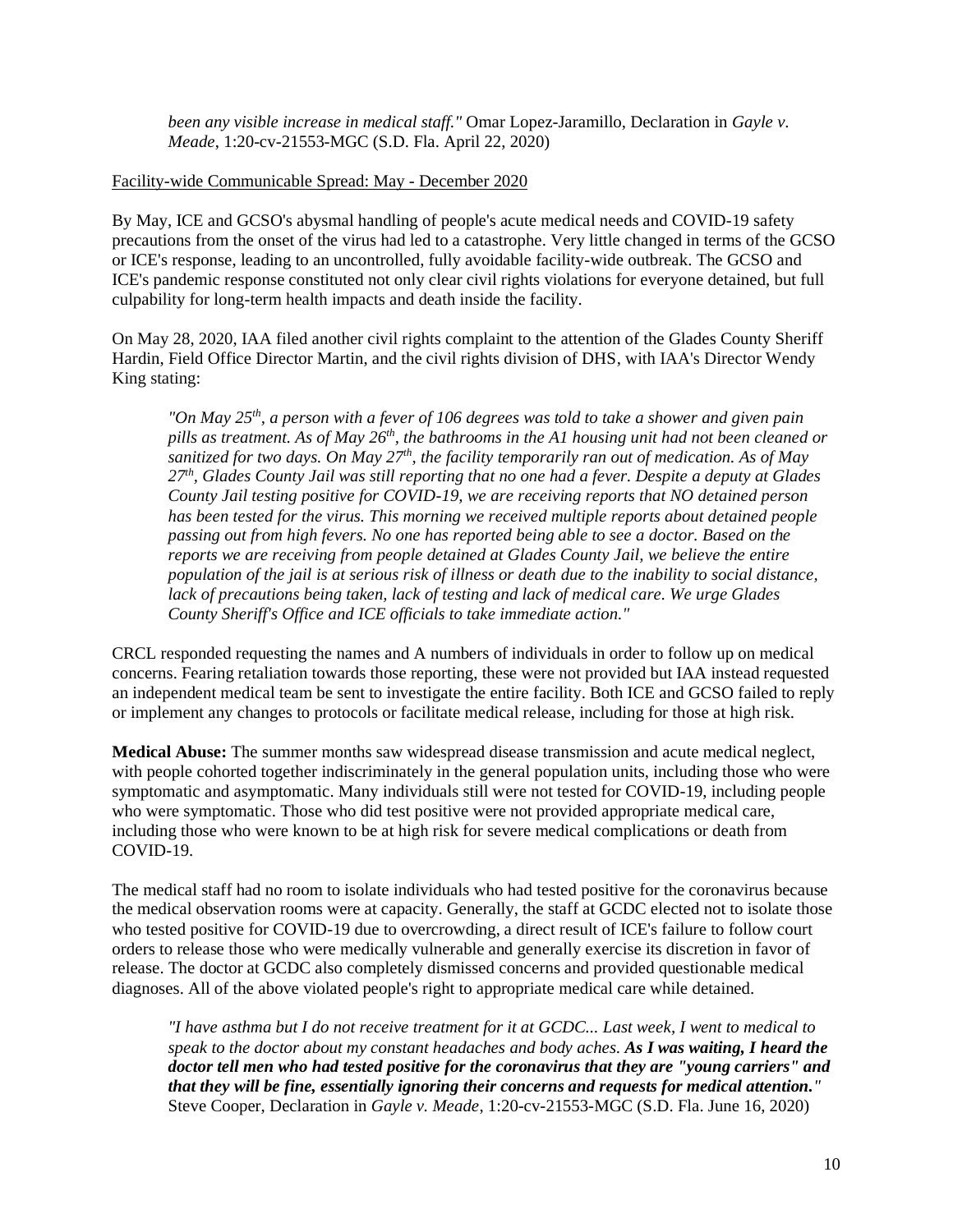*"Currently, I am experiencing shortness of breath, a dry cough, and headaches right in the middle of my forehead...At this time, the only medical care I have been offered after testing positive for COVID-19 is vitamins...I have heard the nurses say that all the medical observation rooms are currently full. They do not have space to isolate the individuals who have recently tested positive for COVID-19."* Anonymous, June 11, 2020

*"In the cubicle where I sleep, we are four people total. The person that sleeps directly in front of me is less than one foot away. In my cubicle, there is one person who is positive for the coronavirus. After he received his results, he was not isolated, and he remains in close living quarters with the rest of us. Despite having symptoms of the coronavirus, I have not been tested. I started feeling sick around May 24, 2020, and I am currently experiencing diarrhea, vomiting, chest pains, and body aches. Last Sunday, I was vomiting and coughing up blood. Previously, I had written sick call requests which explain that I have chest pains, back pains, and was vomiting. On June 10, 2020, I was finally able to see the doctor about my symptoms. When I was with the doctor, I asked to be tested for COVID-19, but he refused. I explained to the doctor the frequent pain I was feeling in my chest as well as the vomiting, diarrhea, and body aches I am experiencing. The doctor said that the chest pains are due to muscle pain; he said he would prescribe me a muscle relaxer. He did not attribute the chest pains to be a symptom of the coronavirus… Because I do not feel well, I stay in bed most of the day. This visit on June 10, 2020 was the first time I had seen the doctor in a long time. He often has an attitude and refuses to speak to people who request medical attention."* Anonymous, June 12, 2020

*"On June 12, 2020, one man who was feeling sick for a few days passed out around 12:45 p.m. He was taken out of the pod. Some people who are sick are not eating. Right now, medical attention for people who are sick is limited to a two to four-ounce cup of Gatorade, two Tylenol pills or two ibuprofen pills, and a cold pill. However, the medical staff is keeping a list of people with high fevers. Sometimes, if your name is not on this list and you go to the cart to ask for Gatorade or other medications, you cannot get it. It seems as if high fever is the only COVID-19 symptom that the Glades medical staff take seriously. I do not currently have a high fever and have not been able to access a COVID-19 test."* Anonymous, June 12, 2020

*"Temperature checks happen twice daily... From what I have seen, when someone has a high temperature, they are given a cold pack and vitamins or Tylenol. Recently, a man in my pod told me that the nurse told him that his fever was 103 degrees. This man was given a cold pack and some pills and remained in general population... I filled out a medical request two weeks ago and have not been called to medical. In the meantime, I have only been given cold packs, vitamins, and sometimes Tylenol for my symptoms. I have four young U.S. citizen children at home who need me, and I am afraid for my health and safety with the coronavirus pandemic and its widespread outbreak at Glades County Detention Center."* Clayton Warner, Declaration in *Gayle v. Meade*, 1:20-cv-21553-MGC (S.D. Fla. June 16, 2020)

*"Recently, I have been feeling feverish, fatigued, have a lack of smell and taste, and have had trouble breathing due to an asthma problem that I have had since childhood...Within the pod, there are people who are experiencing the aforementioned symptoms and some that are not. Some of the people in my pod have been tested for the Coronavirus, and some have not. Of those who have been tested, some have been told by officers that they were positive, but they refuse to give us a copy of our test results."* Jermaine Scott, Declaration in *Gayle v. Meade*, 1:20-cv-21553-MGC (S.D. Fla. June 16, 2020)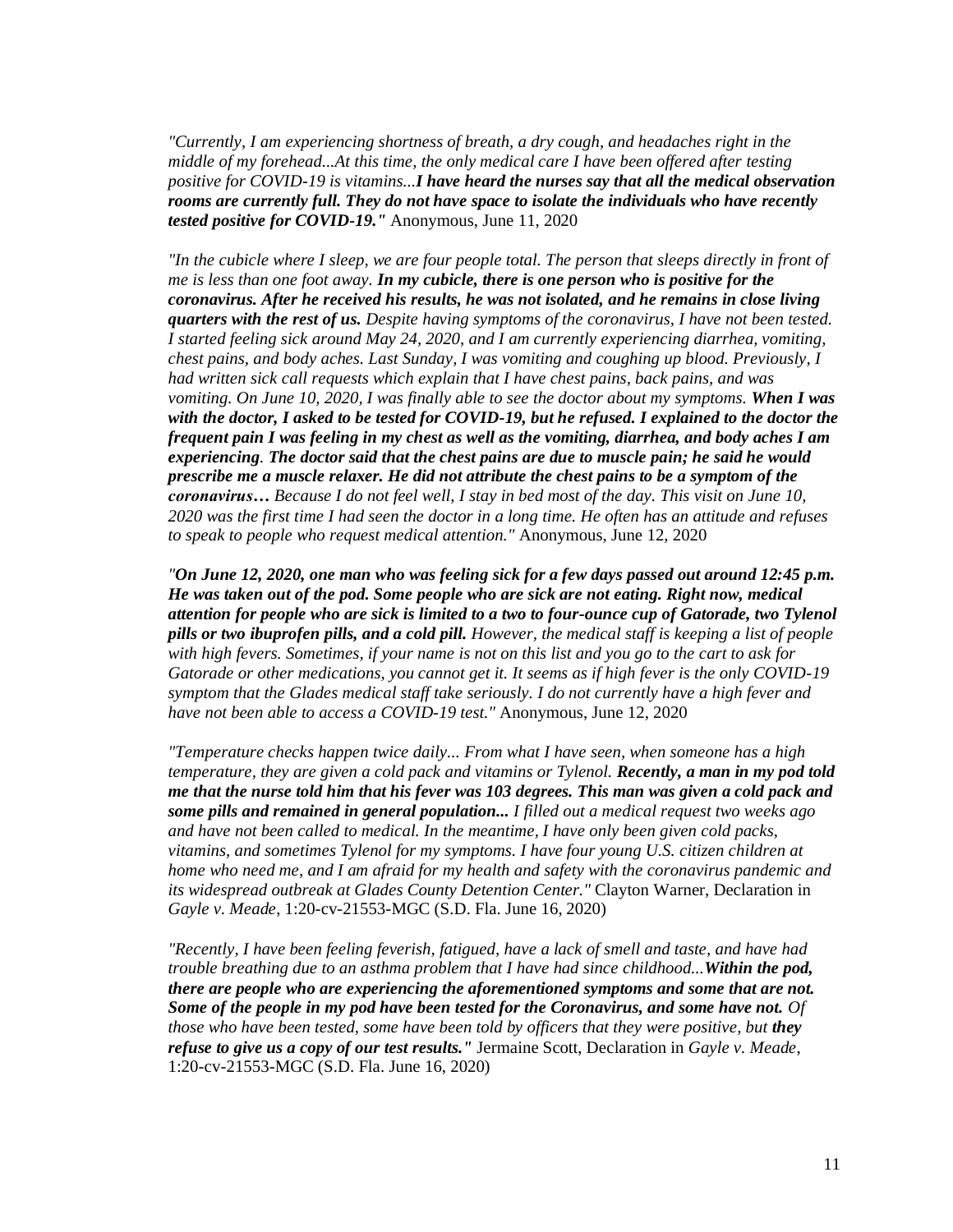"*In Pod A1, there are currently people who have not been tested for the coronavirus and people who have. Those who are positive for the coronavirus have not been taken out of the pod...I have not been tested for the coronavirus although I have had some of the symptoms, like constant body aches. There are people in my pod who are requesting coronavirus tests because they are exhibiting symptoms, but they have not been tested. One of my pod-mates was told by the doctor that there are not enough tests***."** Steve Cooper, Declaration in *Gayle v. Meade*, 1:20-cv-21553-MGC (S.D. Fla. June 16, 2020)

In one egregious example, ICE only tested individuals after they started showing symptoms post-transfer to Krome, in route for deportation. Then, detention staff both at Krome and GCDC lied to people in detention about the test results. Detained people's acute fear for their lives was mocked by guards at the facility. One man who requested to self-quarantine was outright denied the ability to do so, and the medical staff at GCDC denied him an inhaler although he was struggling to breathe.

*"I asked him if we had the virus and if so, who had it. The officer replied that he could not tell me without violating patient confidentiality. He did say that three of the five of us have the coronavirus. The officer asked me if we had received the test results, but we had not. The AGS staff then transferred us back to Glades (from Krome).. Then, the Glades staff escorted me to medical... While I waited, I asked the nurse which of us five have the virus. The nurse did not respond. An officer who was in booking walked in and said that ICE told Glades staff that four out of five of us tested positive. The staff or the nurses still did not tell me my test results. I asked if I could self-quarantine since I either had or was exposed to the virus. The Glades staff refused and said there was no room. I was escorted back to general population to pod A1. The next day, I had an asthma attack in the pod. The doctor was not available to see me or prescribe an inhaler or any breathing treatment. I was told that Glades could not provide me with an inhaler. I was forced to use my cellmate's extra inhaler. Since I returned to Glades, I have not been seen by the doctor. The last time I saw the doctor at Glades was the end of March 2020. The only thing I am provided for my coronavirus symptoms are Tylenol or ibuprofen or a cold pack… As of the date this declaration is made, I still have not been provided the results to my COVID-19 test… My body still aches, my chest hurts, my eyes hurt, I am having migraines, and I have lost my sense of smell."* Terrance Taylor, Declaration in *Gayle v. Meade*, 1:20-cv-21553- MGC (S.D. Fla. June 16, 2020)

**ICE Fails to Follow Court Orders and Release High-Risk Individuals from GCDC**: Many of these individuals qualified for release under the *Fraihat* litigation<sup>29</sup> and ICE's own policies due to their preexisting medical conditions<sup>30</sup>, but it is common for ICE to refuse to release individuals who are detained at GCDC. Despite the fact that these individuals remained at heightened risk of severe illness and death, they remained detained, at imminent risk of harm and further compounding overcrowding at the facility.

*"I have seen people in my pod coughing, but we do not know if anyone has COVID because we*  have not received tests. We heard that one guard tested positive for COVID. I am not aware of *any increases of medical staffing or medical screenings. My temperature was taken once before I entered the facility, but otherwise I have received no screening. Despite my vulnerabilities to COVID-19, no member of the medical staff has evaluated my conditions or well-being to determine whether any additional precautionary measures are necessary to protect me from the illness. I am afraid for my life. If released, I would live with my U.S. Citizen wife (redacted) in* 

<sup>&</sup>lt;sup>29</sup> Order, *Fraihat, et al v. U.S. Immigration and Customs Enforcement, et al*, No. 5:19-cv-01546-JGB-SHK, ECF No. 132 (C.D. Cal. Apr. 20, 2020). ("[ICE] shall make timely custody determinations for detainees with Risk Factors, per the latest Docket Review Guidance[.]") <sup>30</sup> PRR at 19.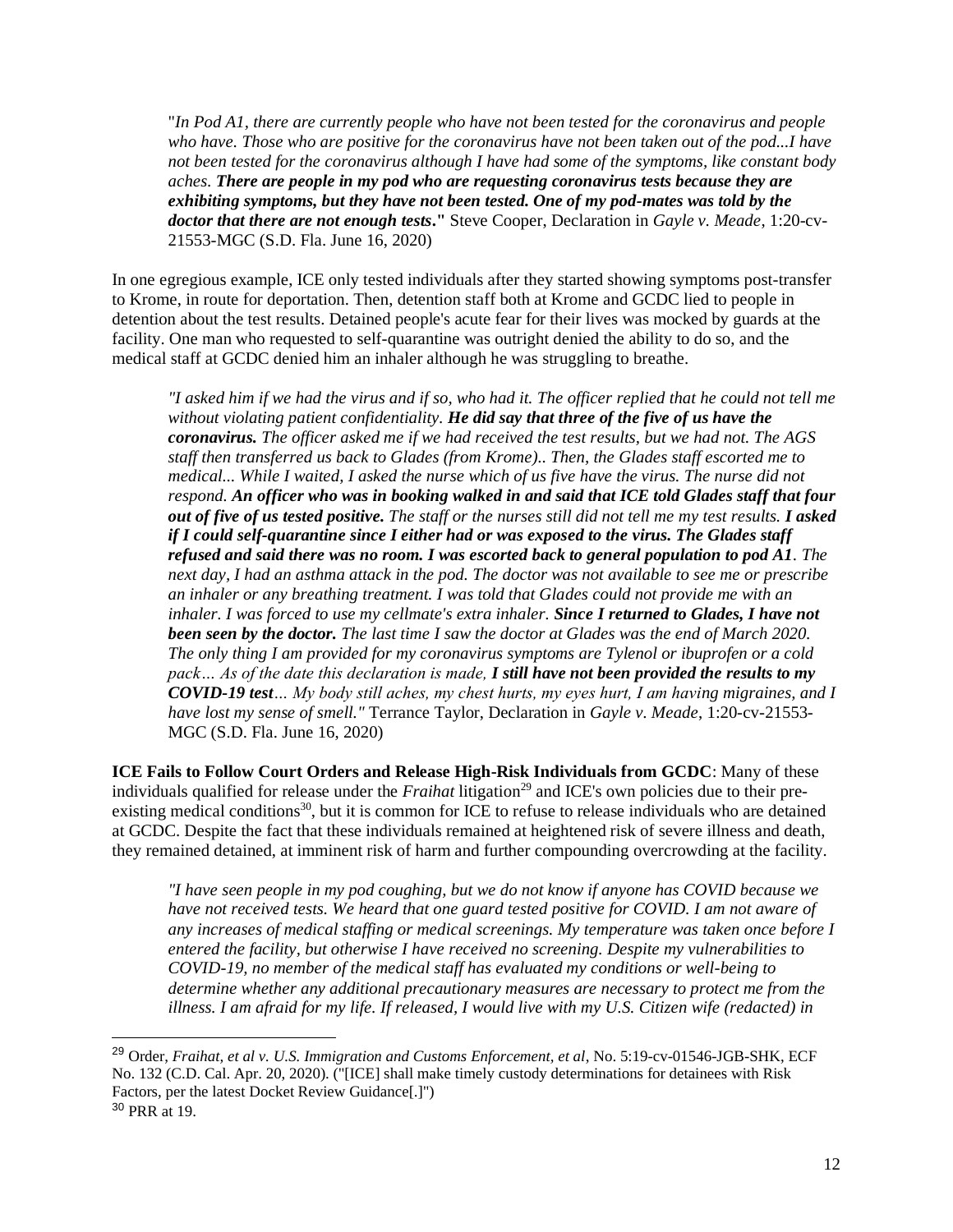Palm Bay, Florida, where I would be able to socially distance" Dushane Spaulding, Declaration in *Gayle v. Meade*, 1:20-cv-21553-MGC (S.D. Fla. May 20, 2020)

According to one Haitian man, who is high risk due to chronic asthma for which he uses an inhaler, *"ICE officers have not visited my pod at GCDC for the last month while I have been detained at GCDC. I am not able to speak directly to ICE and make complaints about the conditions at the facility or ask questions about my case. On Monday, May 12, 2020, I filed a release request with ICE asking that I be released from detention pending my removal proceedings given my multiple health issues and increased risk of complications if I were to contract COVID-19 in detention. Since I made that request, the deportation officer has not provided a response to my release request."* James Saintyl, Declaration in *Gayle v. Meade*, 1:20-cv-21553-MGC (S.D. Fla. May 20, 2020)

His request for release for medical reasons was ultimately denied, despite his COVID-19 risk factors and numerous family ties here in Florida, and he was deported to Haiti in mid-August 2020.

Another individual whose medical condition placed him at heightened risk for COVID-19 ultimately ended up signing his voluntary deportation after 14 years in the United States, leaving behind his wife and child. Despite a formal *Fraihat* petition and U.S.-based family, ICE never responded to his release request.

*"I previously requested release from detention based on my significant mental health issues and the risk I face to contracting COVID-19 in this facility, but ICE never responded to my request. The ICE officers do not come visit GCDC, therefore, the only way we can currently communicate with the officers is through phone calls. The officer assigned to my case has not answered my calls."* Anonymous, June 12, 2020

**Continued Lack of Soap, Sanitation, and PPE:** Despite the facility-wide outbreak, Glades still did not provide detained people with sufficient soap, hand sanitizer or basic cleaning supplies, severely undermining people's ability to protect themselves from virus exposure during the outbreak. Additionally, the facility failed to provide an adequate supply of masks, so that the only masks people had became dirty or broken.

"*We are given masks, but they are often dirty and broken. The masks are replaced inconsistently. The mask I have right now I have had for 5 days... Detainees wear their masks sometimes. In my experience, some detainees don't always wear their masks because they want to preserve it since we don't know when we will get a new one.*.." Jermaine Scott, Declaration in *Gayle v. Meade*, 1:20-cv-21553-MGC (S.D. Fla. June 16, 2020)

*"About two weeks ago, on May 1, 2020, we started receiving a mask each Friday. Up to this point, I have received two masks from GCDC staff. The first mask looked like a proper, blue medical mask. However, the second mask appears to have been stitched together by hand. It was made out of a hair net and a coffee filter. I do not believe that this makeshift mask will block germs or air carrying the virus. Many of the officers have masks but they wear them around their necks and do not use the masks to cover their mouths."* James Saintyl, Declaration in *Gayle v. Meade*, 1:20-cv-21553-MGC (S.D. Fla. May 20, 2020)

*"When you go to medical, the GCDC staff or the nurses do not require that we wear a mask. The transporting officer will escort about twenty people at a time to reduce trips back and forth to*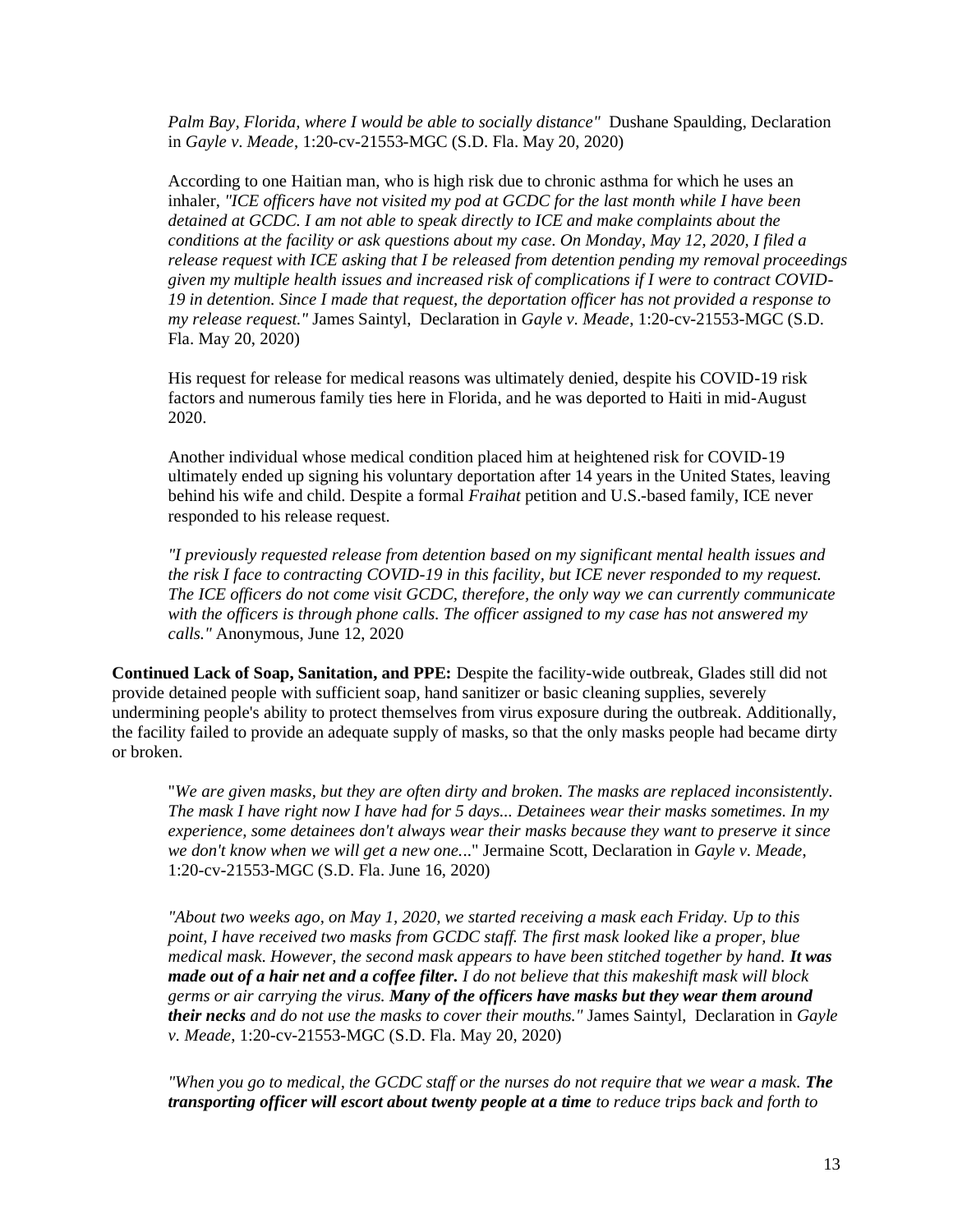*the pods, so we all walk together to medical and wait in close quarters in the medical department waiting room. When I went to medical on May 14, 2020, only one or two of the fifteen people in the waiting room were wearing a mask."* James Saintyl, Declaration in *Gayle v. Meade*, 1:20-cv-21553-MGC (S.D. Fla. May 20, 2020)

*"We do not have consistent access to soap. There is hand soap in the bathroom, but when it runs empty, the staff do not come to fill it up until after dinner time. We never have access to hand sanitizer… The common areas and bathrooms are being cleaned by detainees after every meal. However, we are not provided with enough cleaning supplies to do so. Since my last statement, the bathrooms are still being cleaned with toilet water."*Anonymous**,** June 12, 2020

*"In the bathroom, there is a soap dispenser that the GCDC staff refill every Monday. With approximately 75 to 80 people living in this pod (A1), the soap in the dispenser runs out very quickly. It does not last more than a couple days, but the staff only refill the dispenser once a week."* Steve Cooper, Declaration in *Gayle v. Meade*, 1:20-cv-21553-MGC (S.D. Fla. May 20, 2020)

These issues directly contributed to the spread of the virus. Moreover, kitchen staff mismanaged the distribution of food and exposed detained people to COVID-19.

"*I have learned that a staff person who manages the kitchen tested positive for COVID-19. Approximately five people who lived in my pod and worked in the kitchen became sick and never returned to the pod. Two people from Pod A1 who worked in the barbershop got sick and never came back. We are told that people who are exhibiting symptoms of the coronavirus are held in holding cells in the booking unit of GCDC or in cells in solitary confinement.*" Steve Cooper, Declaration in *Gayle v. Meade*, 1:20-cv-21553-MGC (S.D. Fla. May 20, 2020)

*"We have no hand sanitizer in the pod. We have a soap dispenser, which is only refilled once a week. There has been no change in how often the soap dispenser is refilled since June 5, 2020...The food trays are not cleaned properly. They usually are covered in mildew.. This is a sanitation issue."* Astley Thomas, Declaration in *Gayle v. Meade*, 1:20-cv-21553-MGC (S.D. Fla. June 16, 2020)

**Toxic Chemical Spray:** By the end of May 2020, GCDC had one of the highest COVID-19 rates of infection in the country. However, rather than take immediate steps to mitigate the likelihood of death in the facility–for instance, to provide sufficient PPE, sanitation supplies, and release those at high-risk–ICE and GCSO chose to spray a highly toxic chemical multiple times daily in the enclosed housing units and in the presence of detained people. GCSO officials have not made efforts to increase ventilation in the housing units when they spray this chemical, nor do they permit detained individuals to exit the pod for the period of time between when the chemical is sprayed and when it dissipates.

On April 10, 2020, ICE issued a statement<sup>31</sup> asserting that it would follow guidance issued by the Environmental Protection Agency (EPA) regarding the usage of disinfectant products to prevent the spread of COVID-19 in detention facilities, which clearly state the following: 1) the EPA does not

<sup>31</sup> PRR at 24.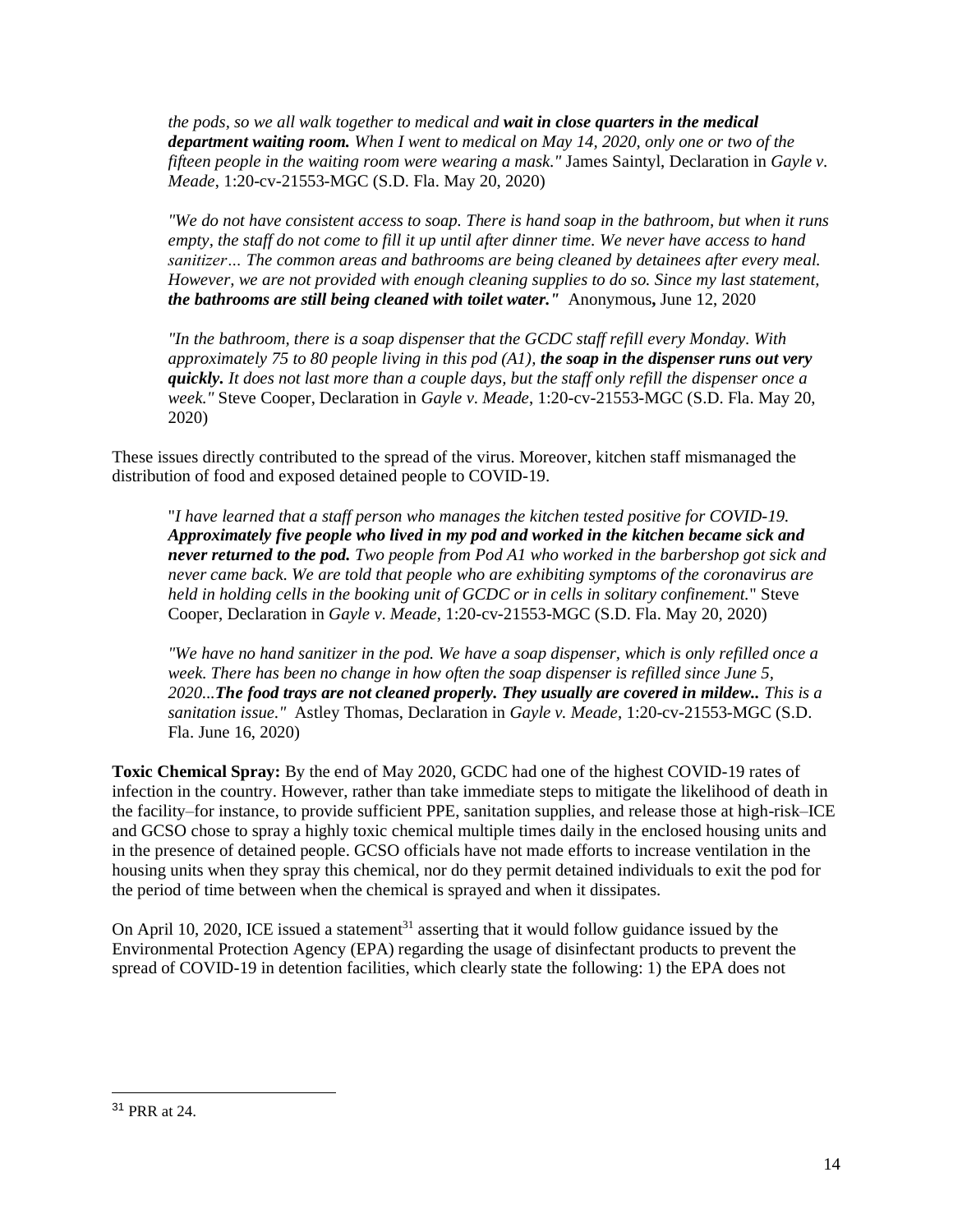recommend use of fumigation or wide-area spraying<sup>32</sup> and 2) "follow the manufacturer's instructions for all cleaning and disinfection products for concentration, application method, contact time[...]"<sup>33</sup>

On May 23, 2020, an initial complaint filed by IAA to the attention of the Glades County Sheriff Hardin, Field Office Director Martin, and the civil rights division of DHS named the harmful health impacts of this toxic chemical. On June 23, 2020, a supplemental complaint was filed that included over a dozen reports from people in ICE detention at GCDC regarding the serious health consequences that they were suffering due to being exposed to hazardous chemicals.<sup>34</sup> These reports noted that GCSO failed to provide protective gear to the individuals administering the toxic chemical, nor did they improve ventilation before the chemical was sprayed. As a result, the fumigation exacerbated difficulty in breathing as the chemical hung in the air. The use of this chemical also led to the spread of aerosol droplets, spreading the virus and placing everyone at greater risk. Individuals who were positive for COVID-19 struggled to breathe once this chemical was sprayed in their housing units. Finally, the complaint noted that neither those requesting medical attention to address the impact of the chemicals nor those seeking help for the exacerbation of COVID-19's already life-threatening symptoms were provided appropriate medical care.

According to the complaint, at least a dozen individuals housed in units across the facility had reported the following symptoms as widespread among the population of detained people inside Glades, as direct results of the hazardous chemicals being sprayed on them:

- Painful, burning, red, and swollen eyes, nose, and throat;
- Painful breathing, sneezing and coughing;
- Nosebleeds;
- Sneezes and coughs that produce blood;
- Severe nausea;
- Stomach pain;
- Headache.

Reports in the civil rights complaint were provided anonymously due to fear of retaliation:

*"[They] spray the dorms three times a day every day and it's causing shortness of breath in a lot of people. The containers look like a backpack with a hand pump to spray the chemical mist in the air."* June 23, 2020 Complaint

*"Yes, they are still spraying the chemical in the dorms 3 times per day.... I've been suffering from chronic pain and shortness of breath, especially when they spray the chemical in the dorm, but they keep telling me and other people with medical issues that there is nothing wrong*  with us. It's been two weeks since I put in a medical request to see the doctor and I have not *gotten a response."* June 23, 2020 Complaint

<sup>&</sup>lt;sup>32</sup> *Can I use fogging, fumigation, or electrostatic spraying or drones to help control COVID-19?, United States* Environmental Protection Agency (last visited January 26, 2021), https://www.epa.gov/coronavirus/can-i-usefumigation-or-wide-area-spraying-help-control-covid-19.

<sup>33</sup>*Guidance for Cleaning and Disinfecting: Public Spaces, Workplaces, Business, Schools, and Homes,* United States Environmental Protection Agency at 5 (April 28, 2020), https://www.epa.gov/sites/production/files/2020- 04/documents/316485-c reopeningamerica guidance 4.19 6pm.pdf.

<sup>&</sup>lt;sup>34</sup> Freedom for Immigrants and Friends of Miami Dade Detainees Complaint to Miami Field Office Director, Sheriff David Hardin, and DHS Office of Civil Rights and Civil Liberties (June 23, 2020),

https://static1.squarespace.com/static/5a33042eb078691c386e7bce/t/5ef2341bf2c09a07f1ff4775/1592931355823/Gl ades+Toxic+Exposure+of+People+in+ICE+Detention+to+Hazardous+Chemicals+%282%29.pdf (Hereinafter referred to as the "June 23, 2020 Complaint").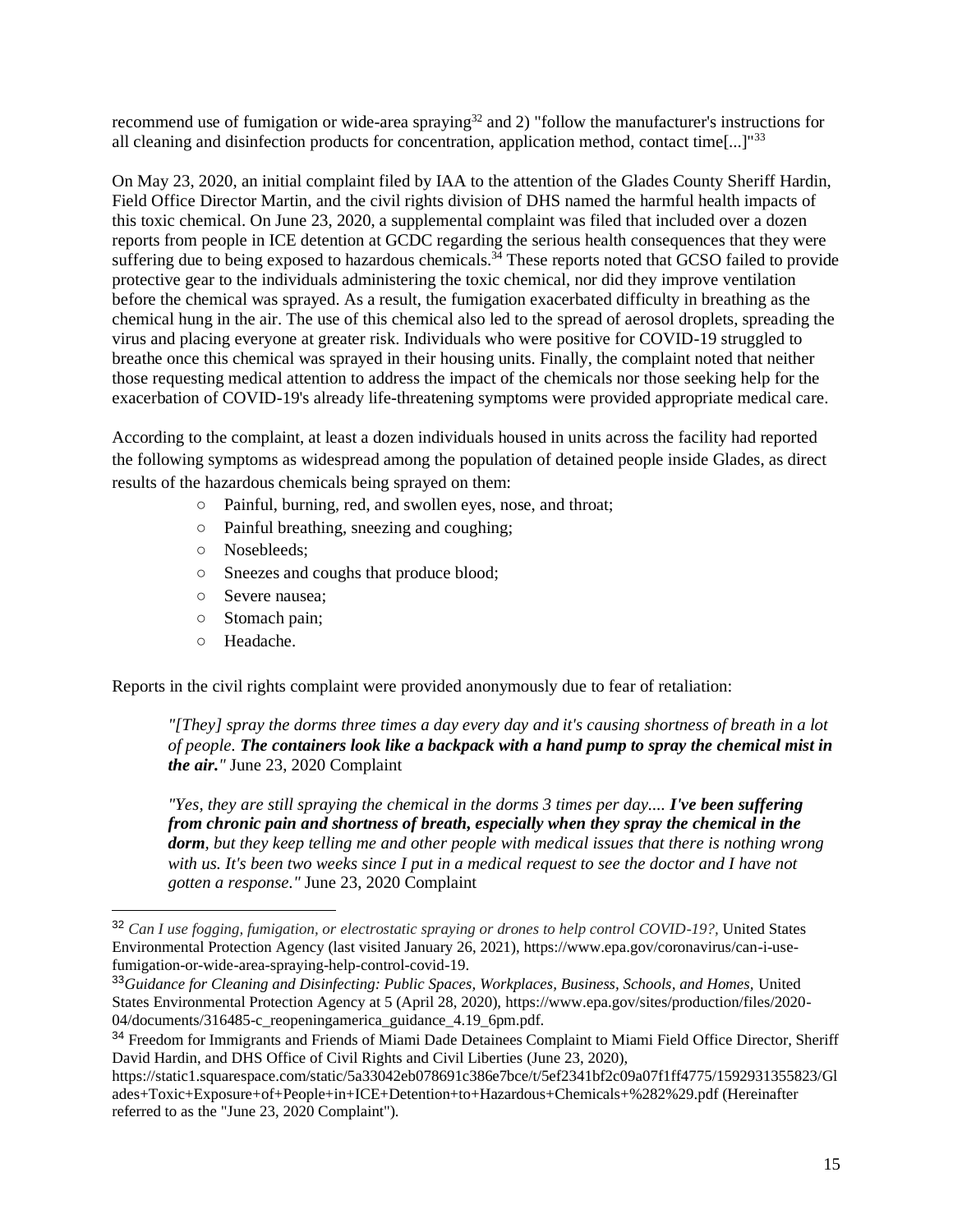*"Today they took one more person out of our pod and I overheard the nurse said where we going to put the guy that they taken out and saying they don't have any space. I'm scared and I know they're scared, too. We're really not safe here. Yes, they are (spraying the chemical) and people have been getting really high fevers and stuff and I'm really scared because I got asthma."*  June 23, 2020 Complaint

*"The facility staff continues to spray the disinfectant while we are all in the pod. The chemical that is used causes us difficulty to breathe and also burns our eyes. When the chemical is sprayed, it goes all over the whole pod. The chemical also causes us to cough, which could potentially further the spread of the virus."* Astley Thomas, Declaration in *Gayle v. Meade*, 1:20-cv-21553- MGC (S.D. Fla. June 16, 2020)

*"We are not permitted to leave the pod while the chemical is sprayed... There is no ventilation in the pod, so the chemical does not quickly dissipate."* Anonymous, June 12, 2020

Glades did not respond directly to the complaint filed by Immigrant Action Alliance, and, when questioned by the media, the GCSO chief deputy ridiculed the concerns.<sup>35</sup>

Not only did Glades County not follow EPA guidance and ICE failed to intervene, but information obtained from an anonymous source indicates this spray was being administered at levels far more highly concentrated than recommended due to directives made by those employed by Glades County. Initial medical studies also note the probability of long term health consequences of these chemical agents, including infertility in women and men detained.<sup>36</sup>

**Continued Transfers & Impossibility of Quarantine:** As noted previously, this complete lack of appropriate safety precautions led to a facility-wide outbreak. On June 4, 2020, ICE officially reported 57 positive cases, and 60 on June 5, 2020; however, as documented throughout this complaint, others who were experiencing severe symptoms made multiple requests for tests, but were denied. At the June 25, 2020 *Gayle vs. Meade* hearing, ICE admitted that in early June it had "discovered" 58 COVID-19 cases at Glades, but rather than identifying and treating individuals who had contracted the virus in a hospital setting and releasing those who had not contracted the virus, ICE opted to cohort the entire 320-person population at Glades for 14 days.<sup>37</sup>

*"I am currently detained in Pod D1 at GCDC… The bunk beds are about four feet apart, but the person to my head is less than one foot away. The cell is very crowded… Given that my cell is currently full, and the housing unit continues to receive transfers from outside of GCDC, the only way I can social distance is by going to solitary confinement, but I am fearful of the conditions* 

<sup>36</sup> Anthony Luz, Paul DeLeo, Nathan Pechacek, and Mike Freemantle, *Human health hazard assessment of quaternary ammonium compounds: Didecyl dimethyl ammonium chloride and alkyl (C12-C16) dimethyl benzyl ammonium chloride*, REGULATORY TOXICOLOGY AND PHARMACOLOGY (July 5, 2020),

<sup>35</sup>Hunter Walker, *Immigrant detainees say ICE is using coronavirus disinfectant sprays that cause bleeding, burns and pains*, Yahoo Entertainment (May 29, 2020), https://www.yahoo.com/entertainment/immigrant-detainees-sayice-is-using-coronavirus-disinfectant-sprays-that-cause-bleeding-burns-and-pain-170426900.html.

https://doi.org/10.1016/j.yrtph.2020.104717 ("DDAC and C12-C16 ADBAC are irritating/corrosive to skin at high concentrations, and are acutely toxic via the oral, dermal (C12-C16 ADBAC only), and inhalation exposure routes."); Judy S. LaKind and Michael Goodman, *Methodological evaluation of human research on asthmagenicity*  and occupational cleaning: a case study of quaternary ammonium compounds ("quats"), ALLERGY, ASTHMA & CLINICAL IMMUNOLOGY (2019), https;//doi.org/10.1186/s13223-019-0384-8.

<sup>37</sup> Hearing, *Gayle v. Meade,* No. 1:20-cv-21553-MGC, ECF No. 186 (S.D. Fla. June 25, 2020).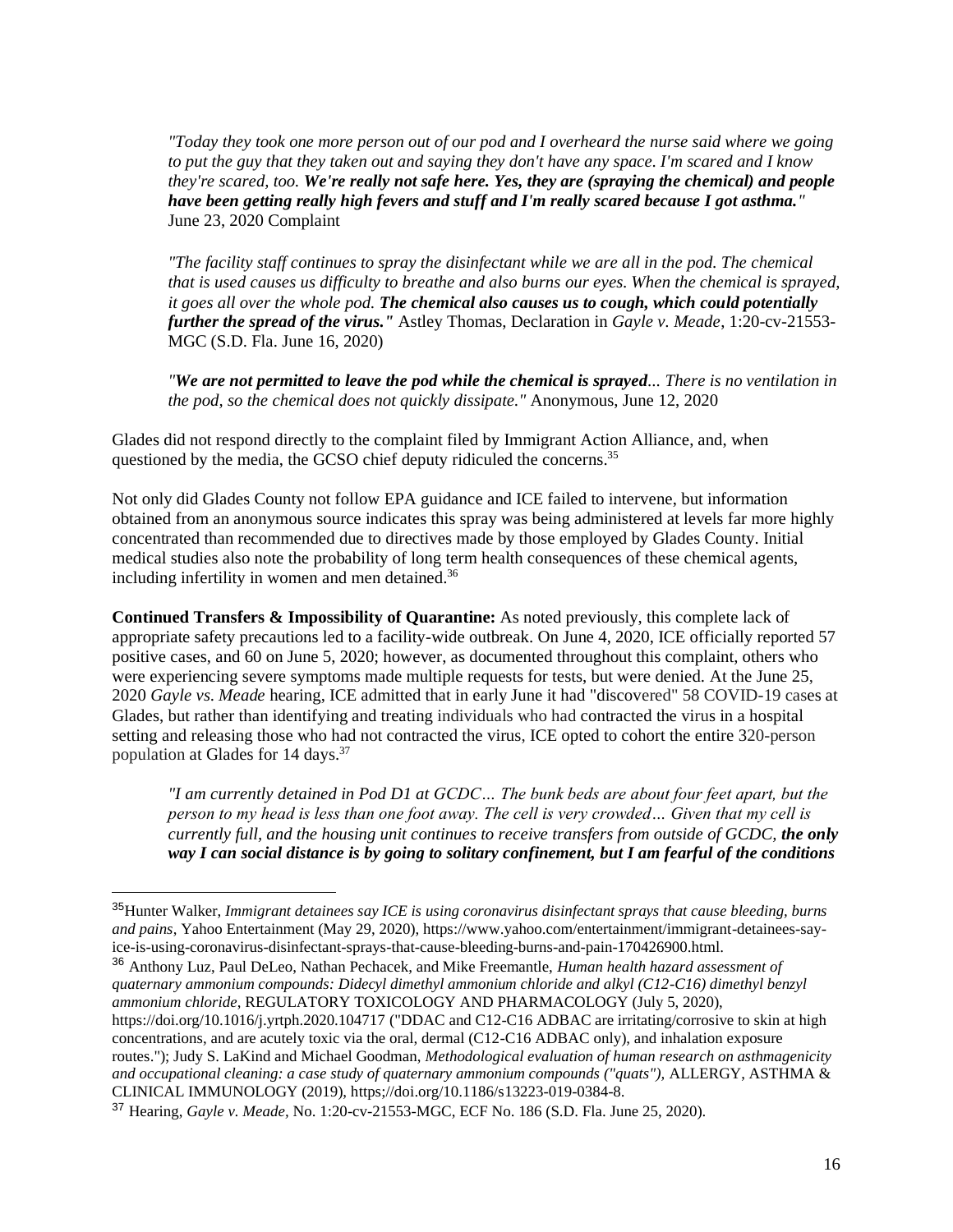*of solitary confinement at this facility."* James Saintyl, Declaration in *Gayle v. Meade*, 1:20-cv-21553-MGC (S.D. Fla. May 20, 2020)

"*On May 14th, 2020, I was transferred from Krome to Glades on a bus with 24 other detainees. We all sat very close together on the bus and we were not able to practice social distancing. We also were not given masks for the bus ride, so none of us had masks during the transfer*." Clayton Warner, Declaration in *Gayle v. Meade*, 1:20-cv-21553-MGC (S.D. Fla. June 16, 2020)

*"I was brought to Glades just a few weeks ago, and I was not put into isolation before I was placed in a large pod and shared bedroom with five other men in bunk beds. Since I was brought in, I have been moved to a different pod, so I have shared a pod with a total of nearly 200 men since I arrived here. I have seen new men brought into my pod from different detention facilities and from outside of detention, and they have not been placed into quarantine when they have first arrived."* Dushane Spaulding, Declaration in *Gayle v. Meade*, 1:20-cv-21553- MGC (S.D. Fla. May 20, 2020)

*"There has been a lot of movement in and out of the pod where I am at GCDC. The pod was nearly emptied about a week ago when people were transferred and then filled back up with new arrivals within a matter of hours. As far as I am aware, there is no routine intake quarantine at GCDC. When people are transferred to GCDC, they are brought directly to the pods. On May 15, 2020, I spoke to one man in my pod who was transferred from Krome to GCDC on May 15, 2020 with 30 other people on a bus. He was immediately placed in the pod at GCDC and was not placed in quarantine first."* James Saintyl, Declaration in *Gayle v. Meade*, 1:20-cv-21553-MGC (S.D. Fla. May 20, 2020)

ICE argues that such cohorting is permitted under the CDC's Guidelines, which states "[i]f an entire housing unit is under quarantine due to contact with a case from the same housing unit, the entire housing unit may need to be treated as a cohort and quarantine in place."<sup>38</sup> However, the CDC's Guidelines on the issue of cohorting is clear. Cohorting should be avoided and utilized only as a last resort, not as a primary preemptive measure. The CDC's Guidelines specifically caution that "[c]ohorting multiple quarantined close contacts of COVID-19 case could transmit COVID-19 from those who are infected to those who are uninfected. Cohorting should only be practiced if there are no other available options."<sup>39</sup> Had ICE adhered to the CDC' s Guidelines cautioning against arbitrary transfers and comingling symptomatic individuals with non-confirmed COVID-19 cases and released people, the enormous cohort created at Glades may have been avoided.

*"On May 28, 2020, I was tested for COVID-19. Days later, I received the results that I am positive for the coronavirus... In my experience, when tested, the staff will not give us a copy of the results of the coronavirus test. Some people are told they are positive, like I was, but some people who are tested do not know whether they are positive or not… Because some of the detainees are not told or given the results of their test, we are not sure of everyone who is positive, but we feel that the entire pod is positive based on the symptoms that we are all exhibiting. I requested my medical records three weeks ago and have not received a response... While I am no longer experiencing symptoms of coronavirus and have recovered from my fever of 105, others in my pod and cell are still coughing, feeling weak, and have chills. In my experience, when a symptomatic detainee seeks medical attention, the medical staff doesn't really do anything. They just leave you there in the general population. They used to give out Gatorade, but I think they ran out. They are only giving out cold packs now... In my experience,* 

<sup>&</sup>lt;sup>38</sup> CDC Guidance at 19.

<sup>39</sup> *Id.*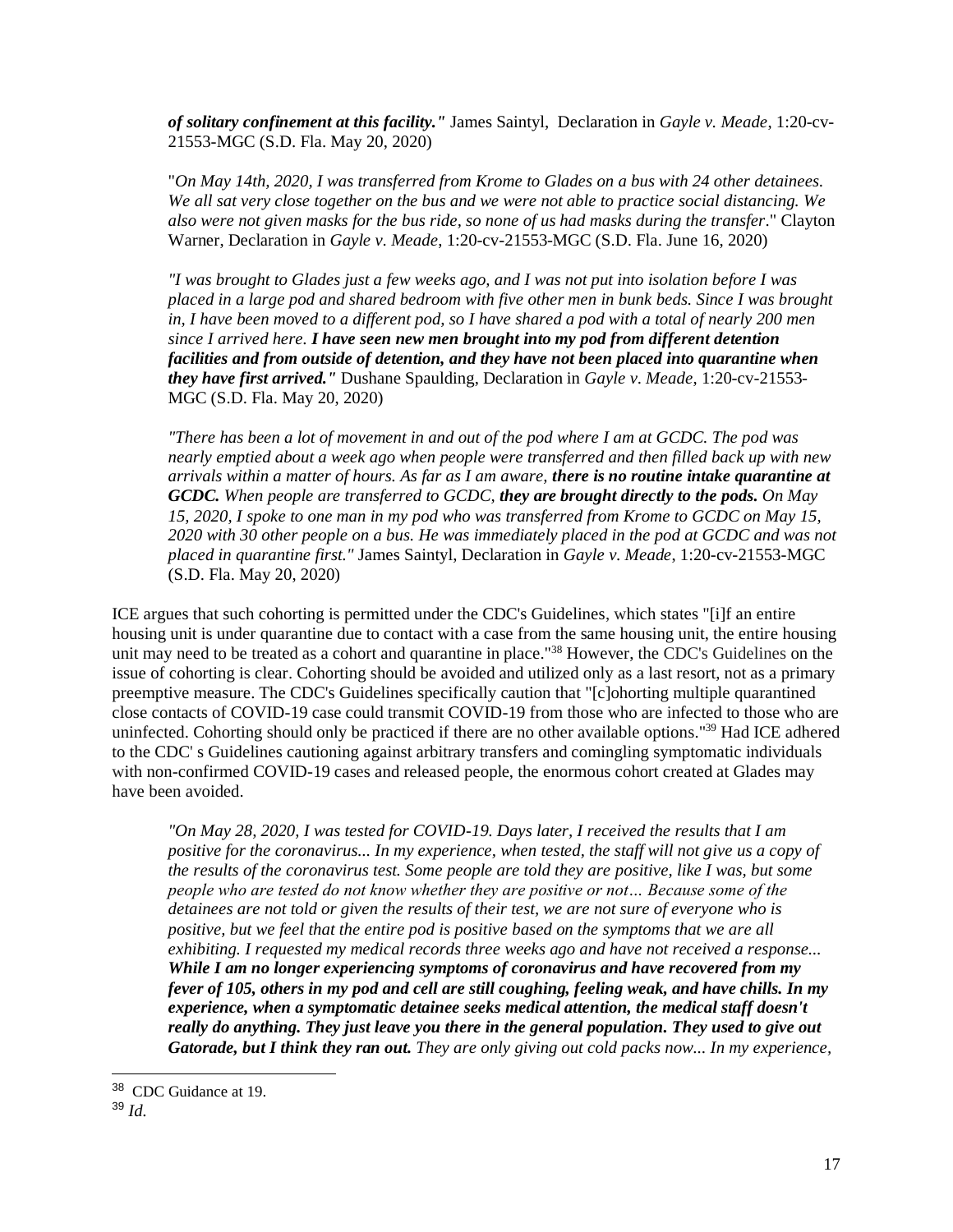*a medical request is supposed to be responded to in three to five days. However, I have heard of symptomatic people who have sent in medical requests weeks ago and still have not been responded to or been called down to medical to be seen. It seems like they just don't care. "*  Anonymous, June 12, 2020

*"On June 10, 2020, eight men were brought into the pod. I am not sure where they came from. By adding more people to the pod, social distancing is now even harder. My section of the pod is now full with six people. The person who sleeps across from me is about four feet away; the person in front of me is less than twelve inches away, and the person who sleeps in the top bed is about two feet above me...The beds are close together, so we are not able to practice social distancing. Everyone in my cell is symptomatic… No one in my cell has been tested for the coronavirus."* Terrance Taylor, Declaration in *Gayle v. Meade*, 1:20-cv-21553-MGC (S.D. Fla. June 16, 2020)

*"In the pod where I am assigned (Pod B1), there are both people who have tested positive for COVID-19 and people who have not been tested… For example, one man in my pod has chronic obstructive pulmonary disease ("COPD") and asthma. He tested positive for COVID-19 but remains in the pod in general population. Another man who has hypertension tested positive for COVID-19 and is feeling weak. He has not been isolated since he tested positive and also remains in the pod...This arrangement is putting people who are not yet COVID-19 positive at a high risk for contracting the disease. Close to forty people in this pod have not yet been tested for COVID-19…."* Anonymous, June 12, 2020

*"Now, I would estimate that almost the entire pod is experiencing symptoms of coronavirus. Some symptomatic people in our pod have been tested for coronavirus, and some have not. There are also some people in our pod who are not symptomatic and have not been tested. I feel that my pod is a cohorted pod of people with the coronavirus, because after we are tested, they do not transfer anyone in or out of the pod. However, I know of some people in this pod who are not symptomatic and have not been tested, but they are still kept in this pod. I am not sure why they would keep the sick people in the same pod as people who are not sick. It seems like the officials and ICE do not care about our health and safety."* Anonymous, June 12, 2020

**Hunger Strikes, Pepper Spray, and Retaliation for Public Reporting:** Little to no information was provided to those detained, creating an atmosphere of desperation and fear. ICE officers refused to respond to detainees' questions, and guards physically assaulted and pepper sprayed individuals for naming safety concerns and protesting peacefully.

*"Since my last statement, I still do not feel safe. Since my last statement, there is still a feeling of hysteria based on the lack of information. We all feel panicked because we think that we all have the coronavirus. We do not feel that anyone here cares about us."* Anonymous, June 12, 2020

"*On June 10, 2020, in the morning, I spoke to a lieutenant and told him there are too many people in the pod. I told him the pod is crowded, and we are unable to properly practice social distance. I spoke to the lieutenant stating that I need to speak to ICE about what is going on because we haven't seen an ICE officer in about three and a half months. The lieutenant claimed he would try to get ICE to come to the facility. I still have not heard from or seen ICE yet."* Steve Cooper, Declaration in *Gayle v. Meade*, 1:20-cv-21553-MGC (S.D. Fla. June 16, 2020)

In June, hundreds again went on hunger strike in response. Some individuals stopped eating as their only recourse for obtaining medical care, while others did so demanding ICE officers respond to their concerns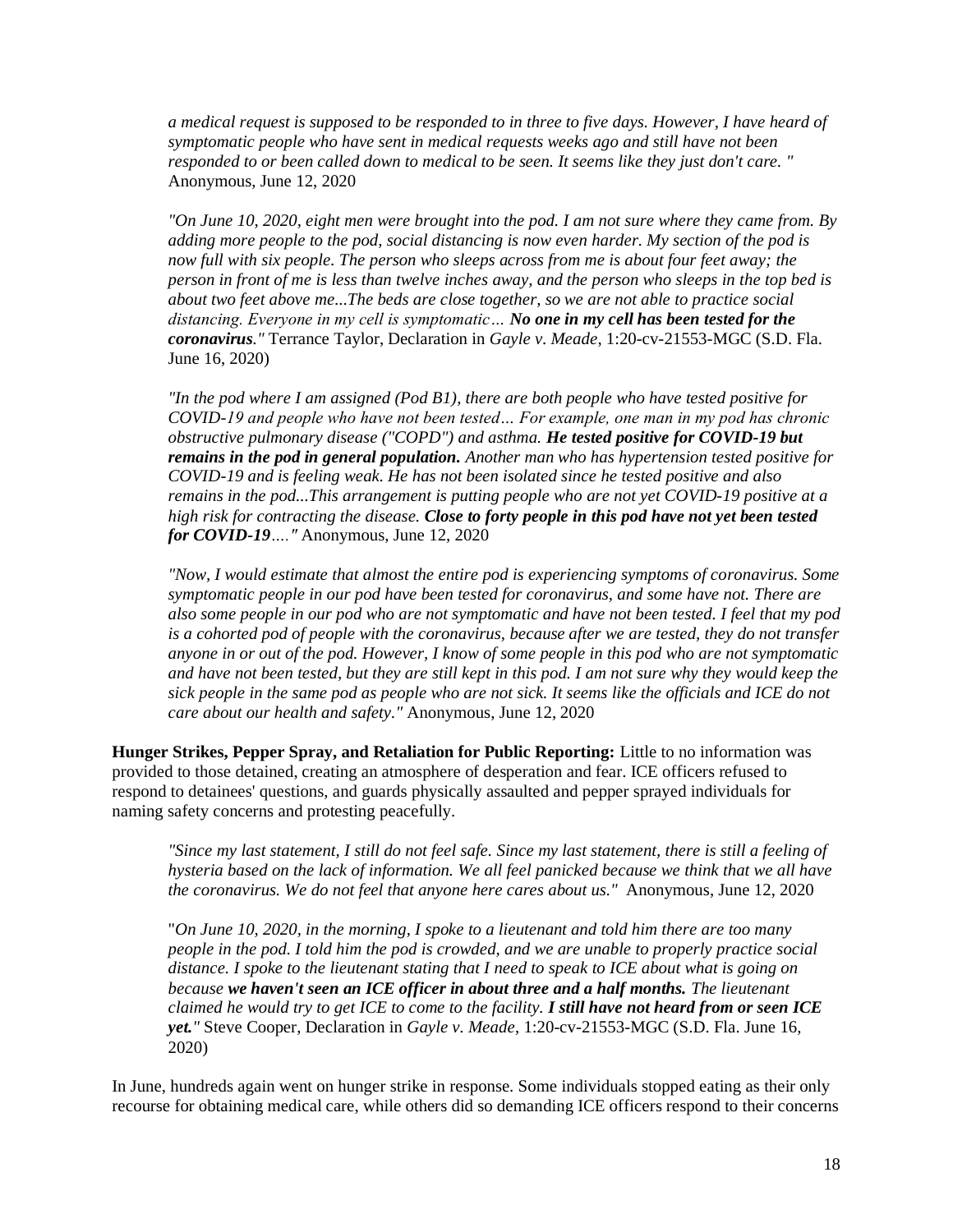around imminent health and safety threats and lack of release. A news article published June 17, 2020 reported individuals being pepper sprayed, then denied access to water until the following morning, for speaking up about life-threatening conditions inside the facility.<sup>40</sup>

*"Recently, the detainees went on hunger strike and told officers that we were not going to follow any of the facility rules until ICE came to speak with us. We did not go to meals, did not go to recreation, or go to medical to take out prescription. ICE came two days ago. Officials from ICE told us that we were cohorted and under quarantine. They told us that we would be cohorted for fourteen days, but that the quarantine could be extended. They explained that the cohort was necessary because there was no place to put anybody, they did not have space."*  Anonymous, June 12, 2020

*"I have observed people not eating because they are so sick that they cannot get out of bed to come to meals. Others have told me they are not eating as a form of protest because they believe it is the only way to get attention from officials and receive medical attention..."* Jermaine Scott, Declaration in *Gayle v. Meade*, 1:20-cv-21553-MGC (S.D. Fla. June 16, 2020)

Shockingly, individuals also reported pepper spray being used against them for such innocuous activities as refusing to touch an item a guard handled without gloves, and asking for water, all of which violate ICE's own policies around excessive force. Pepper Spray also placed people at greater danger of covid exposure and/or negative health impact through aerosol spray:

*On June 10, 2020, between six a.m. and 6:45 a.m., a Haitian man named Mr. Simeon asked an officer for drinking water because the jug was empty. Sergeant Sierra refused and told the man to step outside the pod. Mr. Simeon refused because he was fearful that the officer would take him outside of the pod and into the hallway outside of the sight of video surveillance cameras and beat or physically harm him. When he refused to leave the pod, Sergeant Sierra pepper sprayed Mr. Simeon directly in his eyes. He was standing just ten feet from the door to exit the pod when he was sprayed. When I saw this happen, I went to assist Mr. Simeon and help him go to the bathroom to clean the pepper spray off of his face. The pepper spray got on me, and I had trouble breathing and stopped breathing...The doctor never….sought me out to check on me afterwards even though I have tested positive for COVID-19, I am an asthmatic with serious respiratory problems, and complications could arise from being exposed to chemical agents."* Anonymous, June 12, 2020

*"On June 10th in the morning, one detainee was asking the sergeants for water, because they are the ones who usually bring us water. He did not have any water all through the night, so he was thirsty and asking for water. The sergeant denied him water and told him to get back to his cell, but he refused and demanded water. The sergeant pepper sprayed him. That spray often spreads throughout the pod and it makes some people cough."* Anonymous, June 12, 2020

**Hospitalizations, Deaths and Disappearances:** By July, sadly but unsurprisingly, a death at Glades due to COVID-19 was formally reported by ICE. A Mexican immigrant, Onoval Perez Montufar, died of COVID-19 complications at the age of 51 on July 11, 2020.<sup>41</sup> His death is a prime example of the

<sup>40</sup> Monique Madan, *ICE 'retaliated' against detainees for speaking to media, federal complaint says***,** Miami Herald (June 17, 2020), https://www.miamiherald.com/article243603327.html.

<sup>41</sup> Adolfo Flores and Hamed Aleaziz, *A 51-Year-Old Immigrant Man From Mexico Has Died In ICE Custody After Testing Positive For COVID-19,* BuzzFeed News (July 13, 2020),

https://www.buzzfeednews.com/article/adolfoflores/mexican-immigrant-dies-in-ice-custody; Monique Madan, *ICE detainee dies of COVID at South Florida hospital - the state's first immigration death,* Miami Herald (July 13,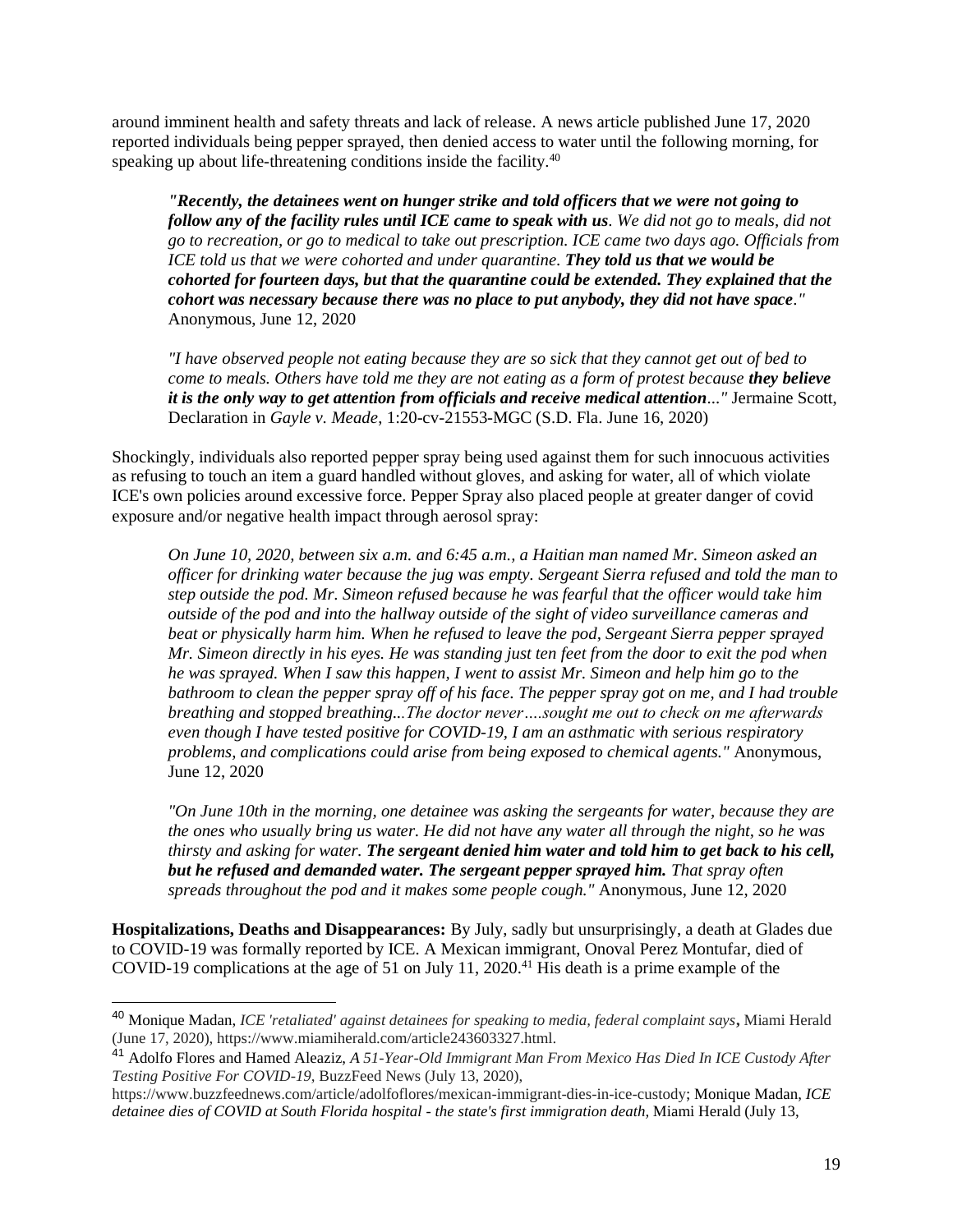seriousness of Glades County's lack of appropriate care and provision of safety for those in their custody. It also highlights the reckless endangerment of ICE's unwillingness to release individuals from ICE custody due to the pandemic, especially those whose underlying medical conditions place them at a higher risk of dying from COVID-19.<sup>42</sup> Mr. Montufar's rights and his family's rights were violated and his preventable death is the responsibility of ICE and Glades County.

Others were hospitalized or removed to unknown locations, then disappeared. Alarming, those detained provide examples of people who are hospitalized, some to return repeatedly to the facility despite being in acute distress. Others who passed out and were removed were never heard from again.

*"Recently, I have been feeling weak and fatigued, feverish, and have a lack of taste and smell. Others in my pod have experienced similar symptoms, to include coughing, sneezing, headaches, fevers, and feeling weak or fatigued. Some are throwing up. I have witnessed people who are so sick that they cannot get out of bed. A man in my pod has been experiencing the aforementioned symptoms, including feeling weak and fatigued, high fever, and coughing for about ten days. He has been so weak that he had to be carried out of the pod around four or five times. Sometimes they take him to medical, but last week, he was taken to the hospital. Three or four days later, he was released from the hospital and came back into my pod. When he returned, he was still showing symptoms and was very weak. Last night, after about six hours of being back in the pod, this man passed out in the pod and was unresponsive, so he was carried outside and put in a chair to wait for the ambulance to arrive… I would say that approximately seventy-five percent of the detainees in my pod are experiencing symptoms of the coronavirus. Commanding officers have told the detainees that none of us are dying so it was going to be okay and that we would be fine. However, I do not feel fine and I, along with many other detainees I have spoken to, are very afraid and worried for our health and safety."* Clayton Warner, Declaration in *Gayle v. Meade*, 1:20-cv-21553-MGC (S.D. Fla. June 16, 2020)

*"I have personally seen two people in my pod pass out. When people pass out, they are carried out of the pod on a stretcher and they do not come back. In my experience, the only time someone is provided with immediate medical attention is when they pass out… if medical staff do respond to a medical request, medical staff treat the aforementioned symptoms by administering Tylenol and giving a cold pack. After this, detainees are returned to the general population. Most recently, I filled out a medical request over a week ago and still have not received any kind of medical attention."* Jermaine Scott, Declaration in *Gayle v. Meade*, 1:20-cv-21553-MGC (S.D. Fla. June 16, 2020)

The true death toll at Glades County Detention Center is unknown. ICE's formal figures are highly suspect due to lack of information regarding the fate of people released from ICE detention after being exposed to or having contracted COVID-19, including release of people who are very ill.<sup>43</sup>

<sup>2020),</sup> https://www.miamiherald.com/news/local/immigration/article244191262.html; Alexi Cardona, *Miami Group Plans Vigil for Detainee Who Died in ICE Custody,* Miami New Times (July 17, 2020),

https://www.miaminewtimes.com/news/onoval-perez-montuf-dead-glades-detention-center-florida-covid-19- 11667658.

<sup>&</sup>lt;sup>42</sup> Another man named Kuan Hui Lee died while in ICE custody within the Miami Field Office on or about August 5, 2020, demonstrating a broader pattern of medical neglect within the south Florida facilities. *See* Taiwanese man

in ICE custody passes away in Florida, U.S. Immigration and Customs Enforcement (August 6, 2020), https://www.ice.gov/news/releases/taiwanese-man-ice-custody-passes-away-florida.

<sup>43</sup> *See* Monique Madan, *'Either he's dead or he's been kidnapped': ICE detainees go 'missing' amid coronavirus*, Miami Herald (June 17, 2020), https://www.miamiherald.com/news/local/immigration/article243545852.html.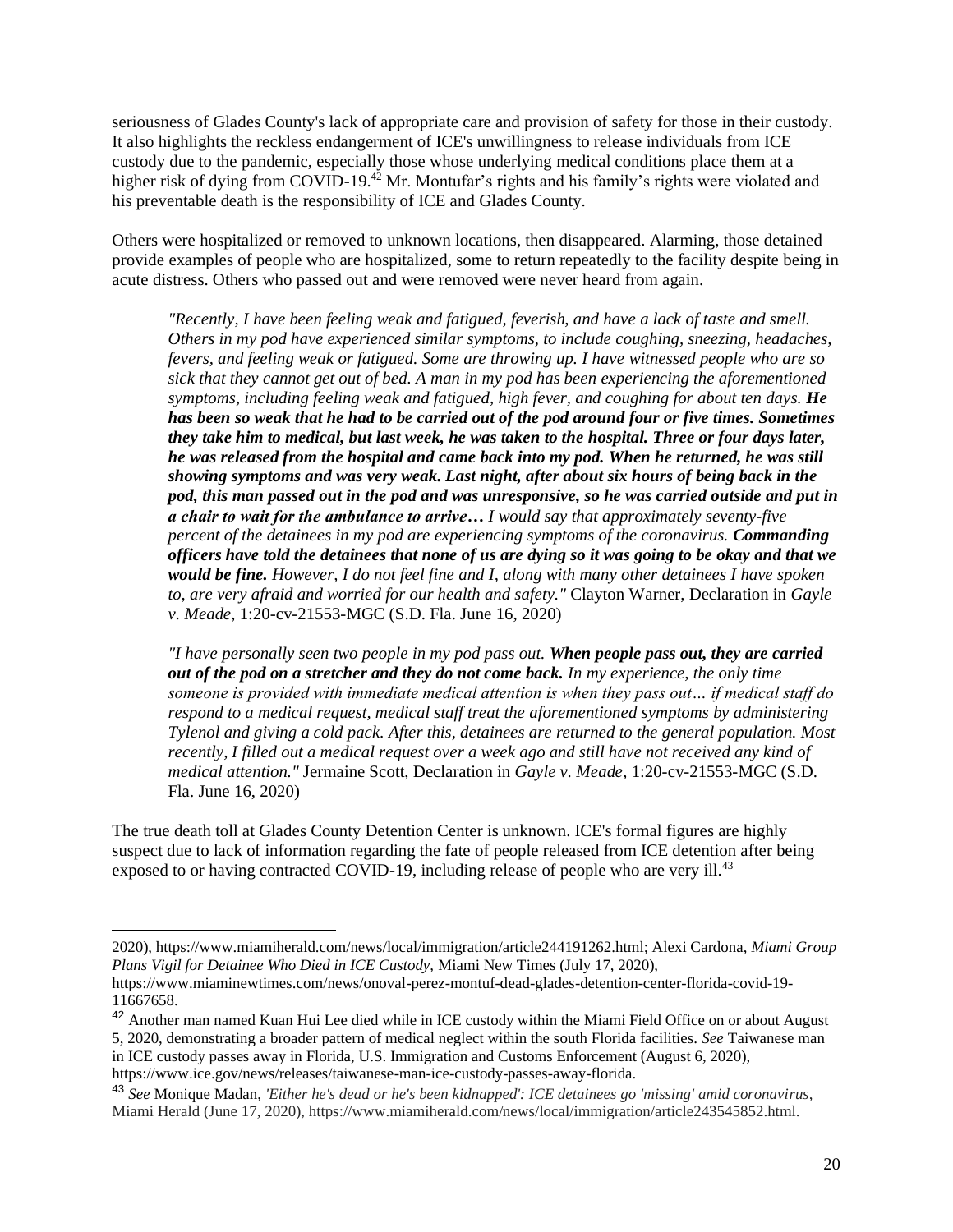#### Present Crisis: January 2021

This complete lack of oversight and failure to release people on the part of ICE and GCDC has allowed conditions to continue to deteriorate throughout the facility. According to people detained, GCDC is in the midst of a full-scale crisis with another facility-wide outbreak, and conditions are at their worst point since the start of the pandemic. Recent interviews with Immigrant Action Alliance and Americans for Immigrant Justice provide a chilling picture of the abysmal conditions and failure of oversight to address their critical needs.

**Medical Abuse:** It is unsurprising that so many are sick, given the combination of the conditions mentioned throughout our report. The detention center doctor's own failure to wear a mask while treating individuals detained led to the virus' spread in the facility when he himself became ill with COVID-19 in late November 2020. Even basic precautions that were previously being employed, such as taking temperatures twice daily, have been rescinded.

*"Sometimes there are no masks, not even the doctor is wearing one. The doctor was not wearing a mask before. He just started wearing it after he caught the virus, not before."* Steve Cooper, Interview, January 10, 2021

*"Temperature checks used to be conducted once or twice daily whereas now they are only checked sporadically, and many with serious medical issues who should be released are remaining detained.. There is no COVID-19 testing taking place at this time, despite many people being sick. I myself was tested in July 2020, but wasn't provided my test results, and I have not been tested since.. I think attention will only come once someone drops dead. There is no sanitation, social distancing. The county jail was better than this. They have us in here like sardines in a can.."* Anonymous, January 8, 2021

In another example of medical abuse, from a CRCL complaint submitted by IAA on January 22, 2021, "[a man detained at Glades], who has been diagnosed with a heart murmur, saw the doctor at Glades County Jail because he was experiencing chest inflammation. He was given ibuprofen 400 mg during his first visit, then 600 mg. Lastly, he was given a muscle relaxer, which caused a near-fatal reaction. After being given the muscle relaxer, [he] fell asleep, but when he woke up, he was unable to breathe. His leg was shaking and he felt extremely dizzy. The incident occurred around 12/23/20. Afterward, he submitted two medical requests, but when these went unanswered, he walked in to see the nurse. [He] says that after the muscle relaxer was prescribed and he experienced such an extreme adverse reaction, he has not trusted the doctor. Meanwhile, he is having extreme chest pain." DHS has not responded to this complaint.

What is surprising is the direct COVID-19 exposure and potential medical malpractice being reported against medical staff. Following a recent court order in the *Fraihat* litigation ICE was legally obligated to release those in their care who were high-risk for severe illness and death from COVID-19.<sup>44</sup> At Glades, ICE and medical staff were well aware of the majority of these individuals since the pandemic onset, particularly since numerous Fraihat release requests were submitted and ignored. In addition, ICE's own COVID-19 protocols which demanded they be prioritized for release. Shockingly, rather than upholding the hippocratic oath and doing all they could for the safety and medical well-being of those detained, medical staff began intentionally refusing to put medical diagnoses on people's charts in attempts to block their release under the law and lying about previous diagnoses, according to reports from several detained people. For instance, the doctor also continued to state that severe chest pain, a sign of acute medical

<sup>44</sup> *Fraihat, et al v. U.S. Immigration and Customs Enforcement, et al*, No. 5:19-cv-01546-JGB-SHK, ECF No. 240 (C.D. Cal. Oct. 7, 2020).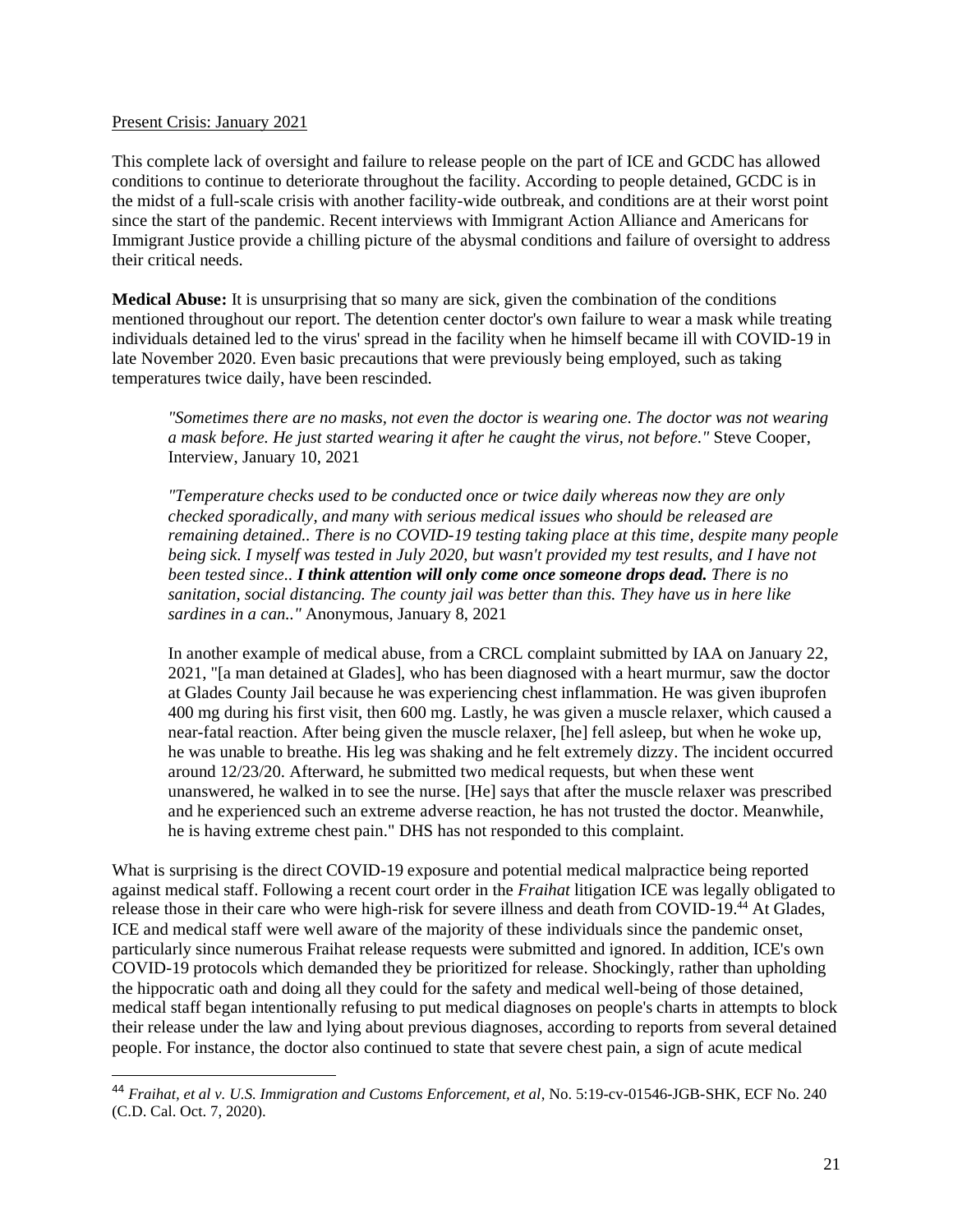distress due to COVID-19, was simply muscle strain, leading to the near death of an individual mid January:

*"I went to the doctor last week about my chronic chest pain which had been occurring since June 2020. The same doctor informed me in June this pain was due to hypertension, which still has not been treated. On this recent visit the doctor said, "Oh, another one with chest pain," then performed an EKG which gave an abnormal reading. The doctor then confiscated my asthma pump, saying he had not diagnosed it and this was the cause of the chest pain - he said an investigation into who had given it to me would take place. However, the doctor himself diagnosed the inhaler last June when my lifelong asthma became acute as they began spraying the chemicals throughout the center. I've heard from others that the doctor told them he refuses to give new diagnoses in light of the Fraihat litigation which requires high-risk individuals be evaluated for medical release. A group of us wrote a grievance against the doctor last week."*  Anonymous, January 8, 2021

*"Despite being diagnosed with numerous medical conditions that I take medication for and the fact that I use an asthma pump daily, the doctor says there's nothing wrong me. I received no medical care when I got sick with COVID-19. The medical staff just told me to take a shower and I would be okay...I've been waiting for my medical records since April or May of last year when I first requested them. Last week, another man here had a seizure while hospitalized, which was confirmed by the hospital doctor. He told us when he returned to the detention center Dr. Charles denied the seizure had taken place.***"** Anonymous, January 8, 2021

*"The doctor doesn't care for the detainees, he is just working for himself and ICE. Even if there wasn't a virus, people would get sick." The interviewee added that this was because people could become very sick but the medical staff would say they don't require hospitalization because the in-house medical department was sufficient. He noted that it takes a very long time to see a doctor outside of Glades. "* Anonymous, January 4, 2021

*"Despite the fact that I had a severe asthma attack in December, which they didn't treat, and I still feel shortness of breath that requires the use of an inhaler 5-10 times daily, racing heart, and fatigue, ICE denied my Fraihat medical release request because they said I had no medical conditions. They told me if I did face any medical issues, I should access care at the jail."*  Anonymous, January 11, 2021

*"The chronic health issues I've had for many years, such as bronchitis, are noted on my medical chart but still going untreated. I placed a sick call over 3 weeks ago which has gone ignored, and I'm forced to use a friend's inhaler since the medical staff refuses to give me one."* Anonymous, January 8, 2021

*"I have heard that two to three people died here, in addition to Onoval. I don't know their names. My friends who worked at the clinic overheard guards there talking about others who have died at Glades."* Anonymous, January 4, 2021

*On January 26, a man detained at Glades reported to Immigrant Action Alliance that when he mentions his health problems, medical staff and the guards have begun to tell him, "no, you're in good health." He was taken off the breathing machine the week of January 25, even though he had regularly received treatments previously, and he is struggling to breathe.* 

*Similarly, IAA received a letter postmarked January 21, 2021 from a man detained at Glades, who cannot get records from the medical department at Glades saying he was diagnosed with*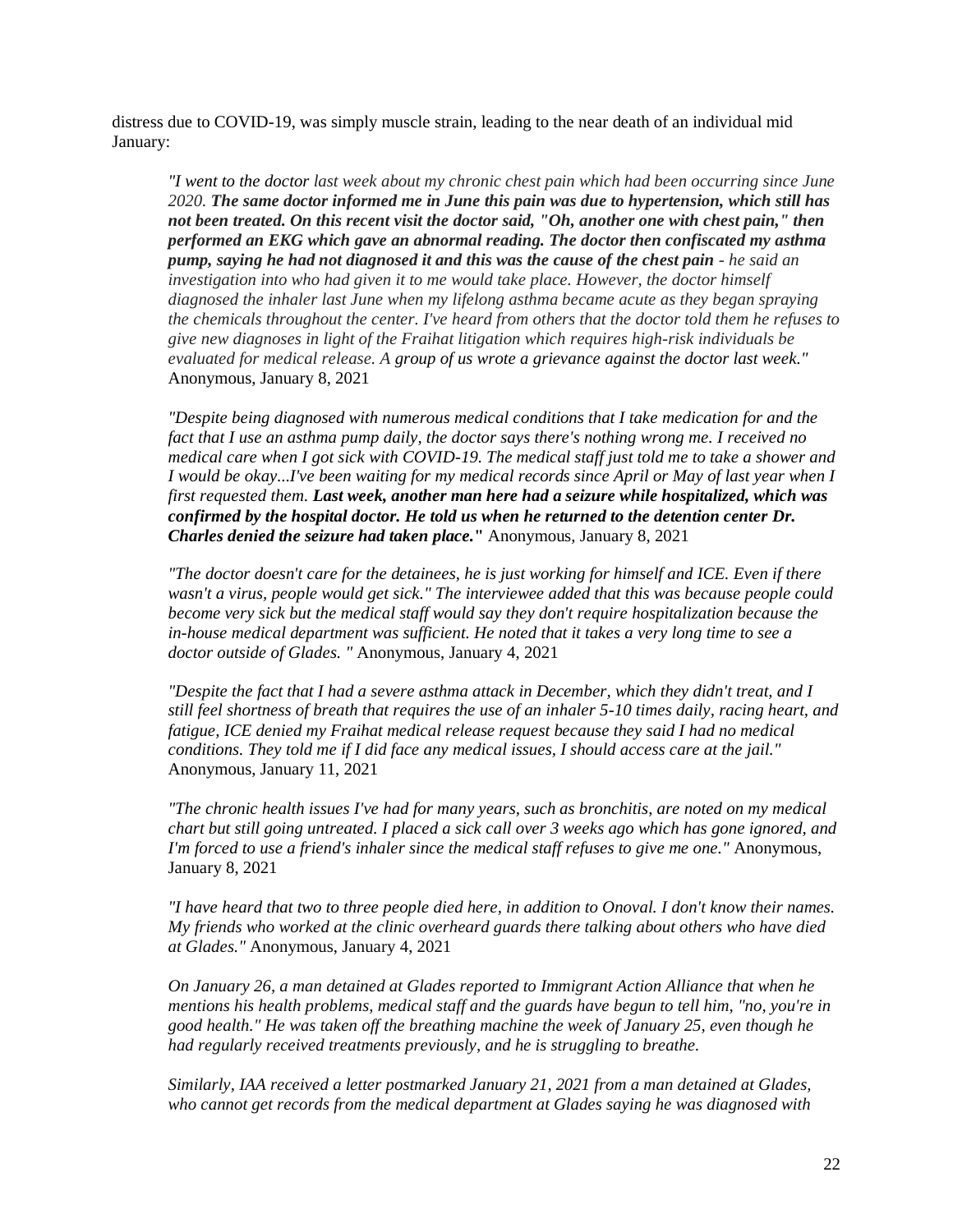*asthma, even though he signed paperwork in June 2020 in order to receive an inhaler. When he noted this to Dr. Jean Saint Charles, Dr. Saint Charles replied that he had not ordered the inhaler; however, the doctor's name is on the box, as shown in the following screenshot obtained by IAA. In a text to IAA, he says he is now unable to get an asthma pump refill after submitting three requests (all of which went unanswered). "I have been complaining to them about having trouble breathing for (2) two weeks now," he wrote, "and still they have not let me see a doctor yet."*

the document Hour are this medical departm aussis. rdit Cor **KEEP ON PERSON (KOP) CONTRACT** If I meet the requirements for the "Keep on Person" medication program, and agree to the requirements below, I will be allowed to keep my medication in my possession: 1. I understand that only medications that are approved and ordered by the facility clinician will qualify for this program. 2. I understand that medication may be given to me in a special package that will contain no more<br>than a (30) day sumply of medication. The state of the special package that will contain no more than a (30) day supply of medication. The package will contain a label that includes my name, identification number, the medication name, and directions for its use 3. I understand I must follow instructions on the medication label. Health care staff can check my medicine at any time to make sure I am taking it correctly. I understand, if I believe I am having a problem with the medication, it is my responsibility to notify the nurse or doctor as soon as possible. 5. I AM RESPONSIBLE FOR MY MEDICATION. If I lose, tamper with, share or trade the medication, I will be terminated from the program and may be subject to disciplinary action. If I am transferred or released from this facility I may take the medication with me to complete 6. the prescription. I understand that the medication is not in a child proof container, and accept responsibility. 7. I have received a pre-printed information sheet on all my initial Keep on Person Medications. Once released, I will need to follow up with my health care provider as needed.  $\alpha$ 9. My Keep on Person (KOP) Medication(s) is/are **VENTOLIN HFA 90MCG INHALER** ALLERGIES: Tramadol, WOOL I HAVE READ THE KEEP ON PERSON (KOP) CONTRACT. I ACCEPT THESE TERMS AND ACCEPT RESPONSIBILITY FOR MY MEDICATION. I KNOW HOW TO TAKE MY MEDICATIONS PROPERLY, ALL OF MY QUESTIONS HAVE BEEN ANSWERED. 06/20/2020 PATIENT'S SIGNATURE **DATE Dwaine Smith** 06-20-2020 Sat 07:14 PM WITNESS (MEDICAL STAFF) DATE PATIENT NAME: NO:  $D.O.B.$ SEX: **LOCATION:** GCSO11MNI001604 09-20-1987 M 1\*DORM 1\*C\*096 1\*DORM 1\*C\*096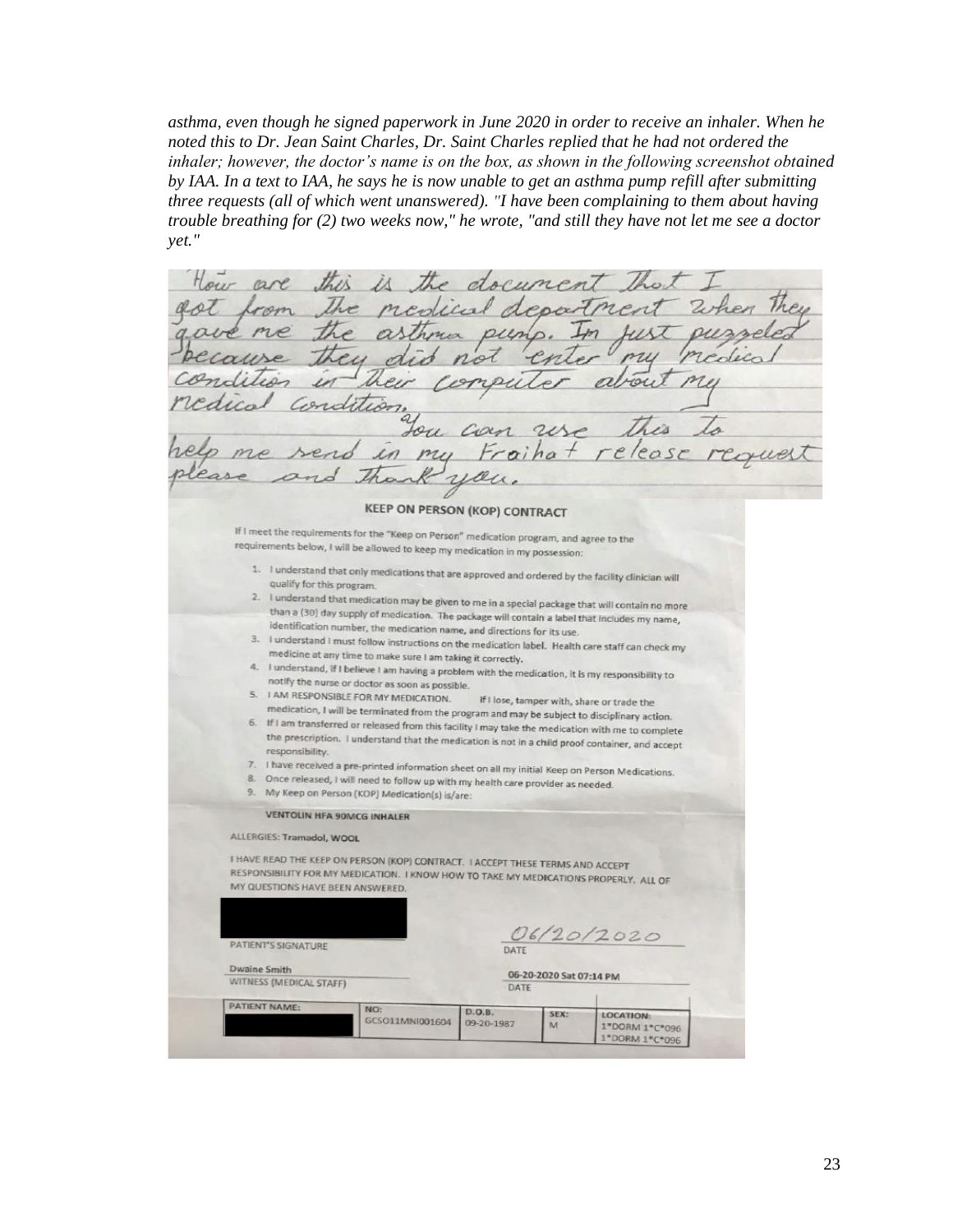| ntolin <sup>®</sup> HFA<br><b>iterol sulfate)</b><br><b>lation Aerosol</b><br><b>Icg per actuation</b>                                                                                  |  |
|-----------------------------------------------------------------------------------------------------------------------------------------------------------------------------------------|--|
| <b>A JOHN DRUGS.</b> INC.<br><b>Superhand May, Builts &amp; City</b><br>06/19/20<br><b>ALLA</b><br><b>WHITE</b>                                                                         |  |
| <b>ITOLIN HFA 90 MCG INHALER</b>                                                                                                                                                        |  |
| RX#5094193<br>$73 - 0652 - 20$<br><b>GIGLAX</b><br>VENTOLIN HEA 90 MCG IN<br>th: HKK Qty: 18<br>aty 18 06/19/20<br>- SaintCharles, Jean<br>n Refills<br>INAHALE 2 TIMES A DAY FOR14 Un. |  |

**Hunger Strikes, Pepper Spray, and Retaliation for Public Reporting:** In response, people detained are using whatever means possible to seek protection and accountability, including filing grievances, considerations of personal injury lawsuits, and facing the risk of retaliation and long term health consequence of putting their body in harm's way through hunger strikes. In late December over 100 people went on yet another hunger strike, demanding the ICE officers whom they have not seen for many months come speak to them. They sought ICE to address the deplorable and dangerous conditions they are living with and their concerns around medical care and continued denial of release:

*"Men and women here went on a hunger strike December 27, which lasted four days. Guards threatened us with pepper spray, and on the 31st a man was dragged out onto the floor and assaulted in the midst of our sit in when we refused to return to our bunks to be counted. I believe they did this to him to intimidate the rest of us to break our strike...ICE Officers did visit us that day, December 31st, and again on Monday, January 4, when they expressed shock at the sight of*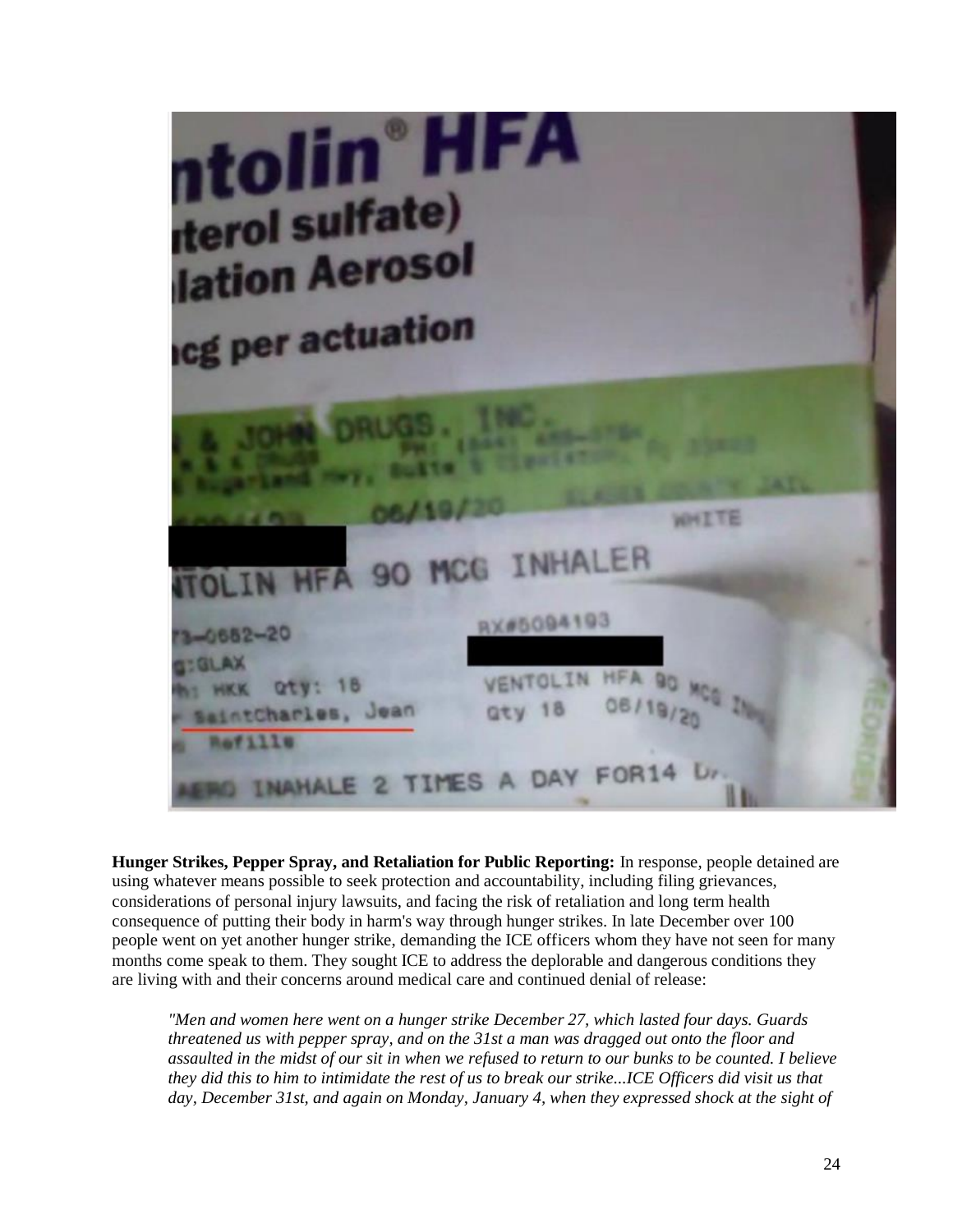*the bathroom. Glades County is getting the benefits and not treating us right. They are taking the money to take care of the county side."* Anonymous, January 8, 2021

*"I filed a civil rights complaint after my friend was forcefully dragged to the floor by 4 guards during a peaceful sit in the middle of our hunger strike. My friend was released that same day, before ICE officials came. ICE later threatened me that if I continued to hunger strike I would lose privileges and be placed in solitary confinement."* Anonymous, January 8, 2021

*"I would like to start a multi-individual personal injury lawsuit because of the long-term effects on us. And they keep doing it. They have to be held accountable."* Anonymous, January 2, 2021

*"The officers, the way they treat you—they don't want to give you masks…. Then they got more mean with us. DHS wanted to treat us like criminals. To them, we're criminals. A lot of officers were leaving to other facilities. They know what's going on—they know it's going to get shut down, not going to renew the contract."* Rodney London, deported on approximately November 22, 2020, Interview on January 3, 2021

*"ICE officer Joseph Brown was brought in after things got intense and a detainee was dragged out on the floor because he refused to talk or walk when ordered to do so … During the hunger strike most detainees refused canteen for three days because we demanded to speak with a senior ICE official about the unsanitary condition of the facility. Which was never met. Instead Joseph Brown was sent in to calm the situation at hand due to unresponsiveness by ICE and facility staff. We asked Mr. Brown about how current COVID 19 settings are within the dorms in this facility with no real consideration for detainees health risks of being exposed and no 6 ft social distancing. His reply was 'no comment, due to lawsuit in progress in reference to Fraihat vs ICE,' when asked about the conditions of the facility in terms of sanitation, bathroom toilets leaking, and limited access due to malfunction and availabilities."* Anonymous, January 9, 2021

The last individual reported two days later, through another, that his account was suspended for sending the above message to IAA to confirm the hunger strike and deplorable living conditions they still faced. That same day, the legal line for Americans for Immigrant Justice was cut off mid interview during a separate individuals' abuse reporting.

**Lack of Soap, Sanitation, and PPE:** Improper sanitation and insufficient access to hygiene products and PPE at the facility persist into early 2021.

*"We reported a broken sink in the second floor bathroom in D1 dorm in October. Maintenance staff at Glades said to me, "We aren't fixing anything until after the election," and repairs still haven't been made. Now, there is water leaking down into the cell below the bathroom, and the bed in that cell can't be used because water from the bathroom leaks down onto it."* Anonymous, January 8, 2021

*"This place is not fit to inhabit for anybody, human or animal. There is black mold in the bathroom, and it's not safe. B dorm is leaking. Shitwater runs down the wall, besides people's beds. The inspector IGNORED these things. We said, 'Are you going to check the bathroom?' and they replied, 'No, we already saw one,' 'Yeah but there's another one!' The roof leaks some kind of icicles which are hanging from the ceiling and forming the same thing on the ground. They're 2 inches long, and look like a calcium deposit. We don't know if it's asbestos? They couldn't get approval to open with these things happening. With these things, the place should not be open at all."* Rodney London, January 2, 2021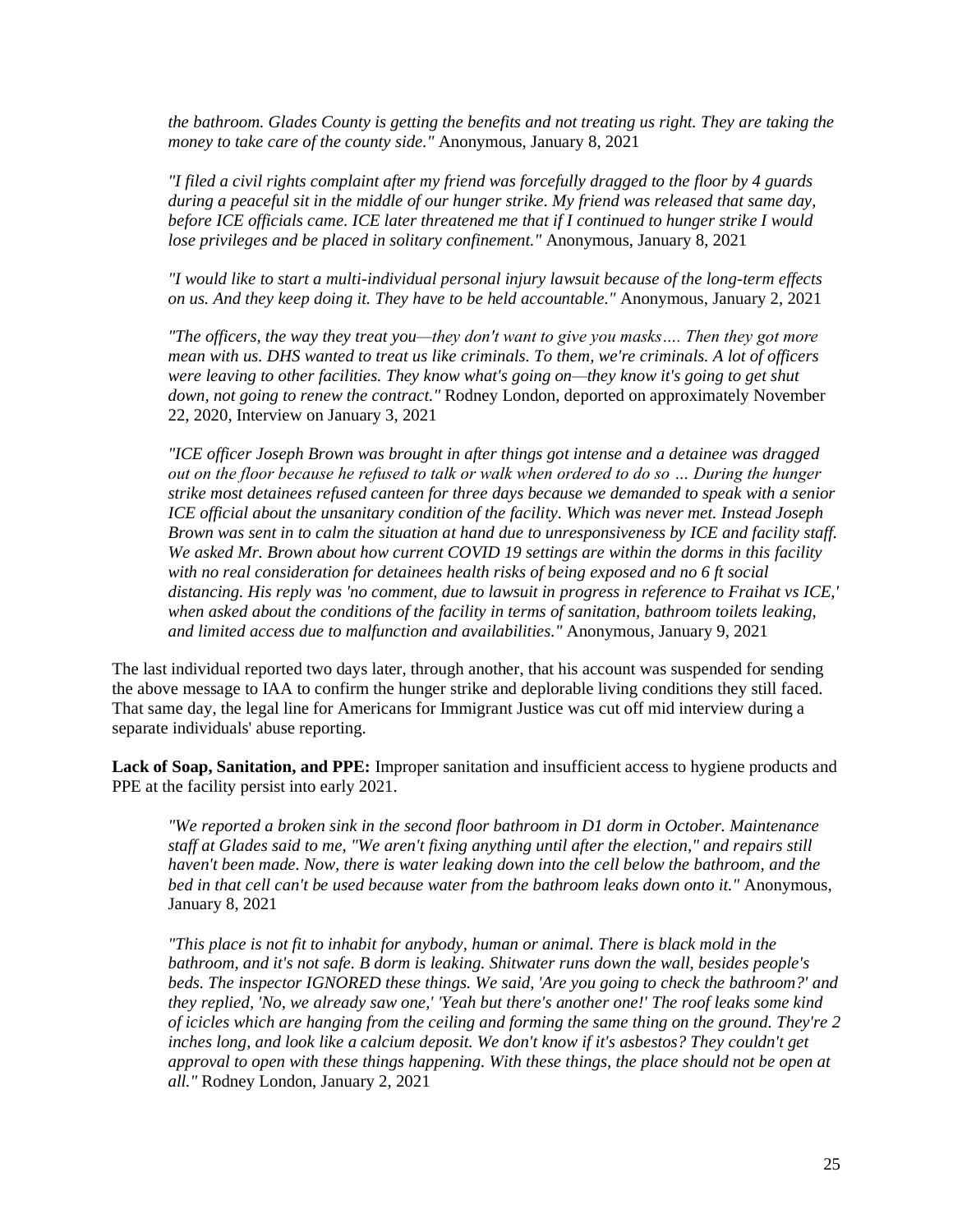*"Even the kitchen, they got roaches in the kitchen, in the cakes. Food is spoiled. Health conditions are terrible. They are not abiding by the rules and the laws."* Steve Cooper, January 4, 2021

**Virus Spread: Transfer & Impossibility of Quarantine:** lack of ability to self-protect, and continual transfers into the detention center without people being able to properly quarantine upon arrival or COVID-19 outbreaks properly contained. According to those detained, testing is still not taking place, including for people symptomatic.

*"On December 18, 2020 about 10 detained people were brought to my dorm C1 from B1 (quarantine dorm) after spending only 5 days in quarantine post transfer from Krome Detention Center in Miami, Florida. Others who had been transferred in at the same time were spread to two additional non-quarantine pods in the facility. People in quarantine dorm B1 are regularly mixed with the general population as soon as others are transferred into the facility, regardless of the length of time under quarantine."* Anonymous, January 8, 2021

*"Whenever new people are placed in the dorm, there is a COVID-19 outbreak which is not controlled. I have seen people released who were actively ill with COVID-19."* Anonymous, January 8, 2021

*"Someone went to work in the kitchen and caught COVID-19. He was in my unit but they only*  took him out that day, then 3 more people started to get sick right after that. They still haven't *tested anyone else. The person that they took out from the unit that works in the kitchen came back last night. I guess he was just showing symptoms"* Anonymous January 18 and 19, 2021

#### Lack of Appropriate Oversight:

Despite the humanitarian crisis that has unfolded since the onset of the pandemic, neither ICE nor Glades County took adequate action to prevent further harm as required by the US Constitution, the NDS and CDC Guidelines.

The Due Process Clause provides that no person shall "be deprived of life, liberty, or property, without due process of law." *U.S. Const. amend. V.* Its protections extend to every person within the nation's borders regardless of immigration status. *Mathews v. Diaz*, 426 U.S. 67, 77, (1976) ("Even one whose presence in this country is unlawful, involuntary, or transitory is entitled to that constitutional protection.") "[W]hen the State takes a person into its custody and holds him there against his will, the Constitution imposes upon it a corresponding duty to assume some responsibility for his safety and general well-being." *DeShaney v. Winnebago Cty. Dep't. of Soc. Servs.*, 489 U.S. 189, 199- 200 (1989). The government must provide detained individuals with basic necessities, such as adequate medical care, food, clothing, and shelter; the failure to provide these necessities violates due process. *Hamm*, 774 F.2d at 1573; *Cook ex rel. Estate of Tessier v. Sheriff of Monroe Cty.*, 402 F.3d 1092, 1115 (11th Cir. 2005).

At a minimum, the Fifth Amendment Due Process Clause prohibits ICE's deliberate indifference to a substantial risk of serious harm that would rise to the level of an Eighth Amendment violation in the postconviction criminal context. *Revere v. Mass. Gen. Hosp.*, 463 U.S. 239, 244, (1983) ("[T]he due process rights of a [detained immigrant] are at least as great as the Eighth Amendment protections available to a convicted prisoner."); *see also Hale v. Tallapoosa County*, 50 F. 3d 1579, 1582 n.4 (11th Cir. 1995). Furthermore, the government may violate the Eighth Amendment of the Constitution when it "ignore[s] a condition of confinement that is sure or very likely to cause serious illness and needless suffering the next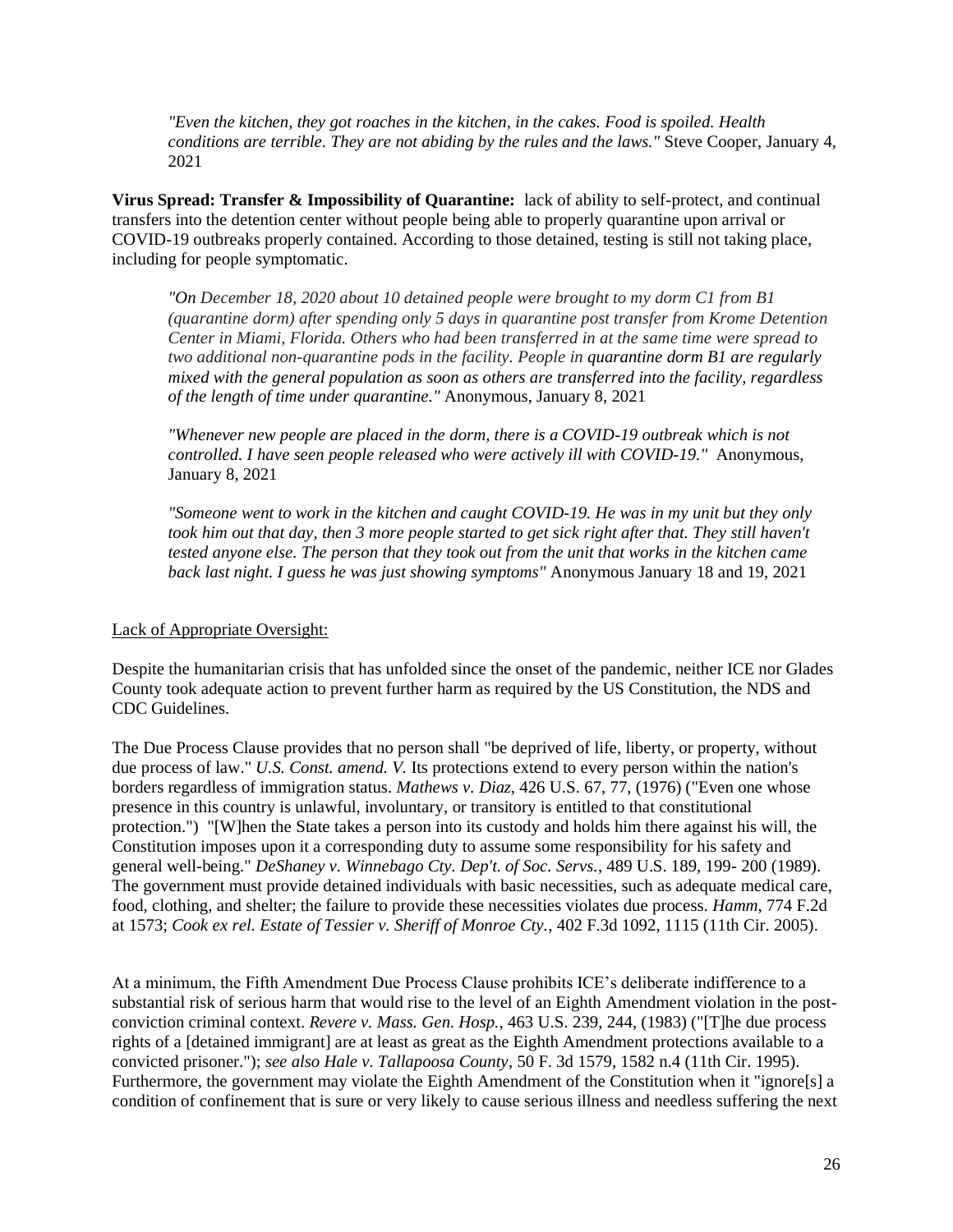week or month or year," including "exposure of inmates to a serious, communicable disease, "even when "the complaining inmate shows no serious current symptoms." *Helling*, 509 U.S. at 33.

Conditions of confinement for individuals in immigration detention violate the Fifth Amendment of the Constitution when the government fails, with deliberate indifference, to safeguard the health and safety of those in its custody. The government acts with deliberate indifference when it knowingly exposes an individual in its custody to a substantial risk of serious harm. The facts illustrated above clearly demonstrate that ICE and GCDC have subjected those in their custody to conditions of confinement that create a substantial risk of contracting a serious or even fatal case of COVID-19. ICE and GCDC know, or should be aware, of the fact that detained individuals' underlying conditions render them especially vulnerable to severe illness or even death if they contract COVID-19. ICE and GCDC are therefore knowingly subjecting individuals in their custody to an unreasonable risk of serious harm, in violation of constitutional due process. ICE and GCDC have exposed individuals in their custody to a substantial risk of serious harm. ICE and GCDC have known of, or disregarded, the substantial risk of harm to detained individuals' health and safety and as a result have acted with deliberate indifference.

GCDC is subject to ICE's National Detention Standards ("NDS").<sup>45</sup> The current governing version of the NDS is the 2019 National Detention Standards for Non-Dedicated Facilities. Section 1.1(I) of the NDS mandates that "facilit [ies] will operate in accordance with all applicable regulations and codes, such as those of . . . the Centers for Disease Control and Prevention (CDC)."<sup>46</sup> ICE and GCDC have failed to follow their duty to comply with the NDS, which requires compliance with CDC guidelines and federal, state, and local laws. Namely, ICE and GCDC have not implemented the recommended cleaning and disinfecting practices, recommended hygiene practices, nor given the nature of detention can they implement adequate social distancing practices per CDC guidelines. Moreover, ICE and GCDC's cohorting practices violate CDC guidance and increase the threat posed to individuals in their custody.

On April 30, 2020, the court in *Gayle v. Meade* found "record evidence demonstrating that ICE has failed in its duty to protect the safety and general well-being" of 34 petitioners from three south Florida detention centers, including the Glades County Detention Center.<sup>47</sup> The court concluded ICE's failures "amount to cruel and unusual punishment because they are exemplary of deliberate indifference."<sup>48</sup> As a result of the evidence in the record as of April 30, 2020, much of which documented the conditions at GCDC, the court concluded conditions at Krome and Glades constituted "a violation of the Petitioners['] Fifth and Eighth Amendment rights."<sup>49</sup> The court in *Gayle* further determined that ICE had failed to comply with its own Performance-Based National Detention Standards and Pandemic Response Requirements, violating the individuals' due process rights under the *Accardi* doctrine.<sup>50</sup> Despite this order finding clear constitutional violations at Glades County Detention Center at the end of April 2020, not much has changed in the conditions of the facility nor in ICE's own ability to provide sustained and meaningful oversight over those in its custody at GCDC.

<sup>45</sup> *See* Inter-governmental Service Agreement between the United States Department of Homeland Security U.S. Immigration and Customs Enforcement Office of Detention and Removal and Glades County, Moore Haven, Florida at 4 (executed on May 30, 2007), https://www.documentcloud.org/documents/1658083-glades-county-fligsa-contract.html.

<sup>46</sup> 2019 NDS at 1.

<sup>47</sup> Order Adopting in Part Magistrate Judge's Report and Recommendation, *Gayle v. Meade,* No. 1:20-cv-21553- MGC, ECF No. 76 at 6 (S.D. Fla. Apr. 30, 2020).

<sup>48</sup> *Id.* 

<sup>49</sup> *Id.* at 6-7.

<sup>50</sup> *Id.* at 7-9.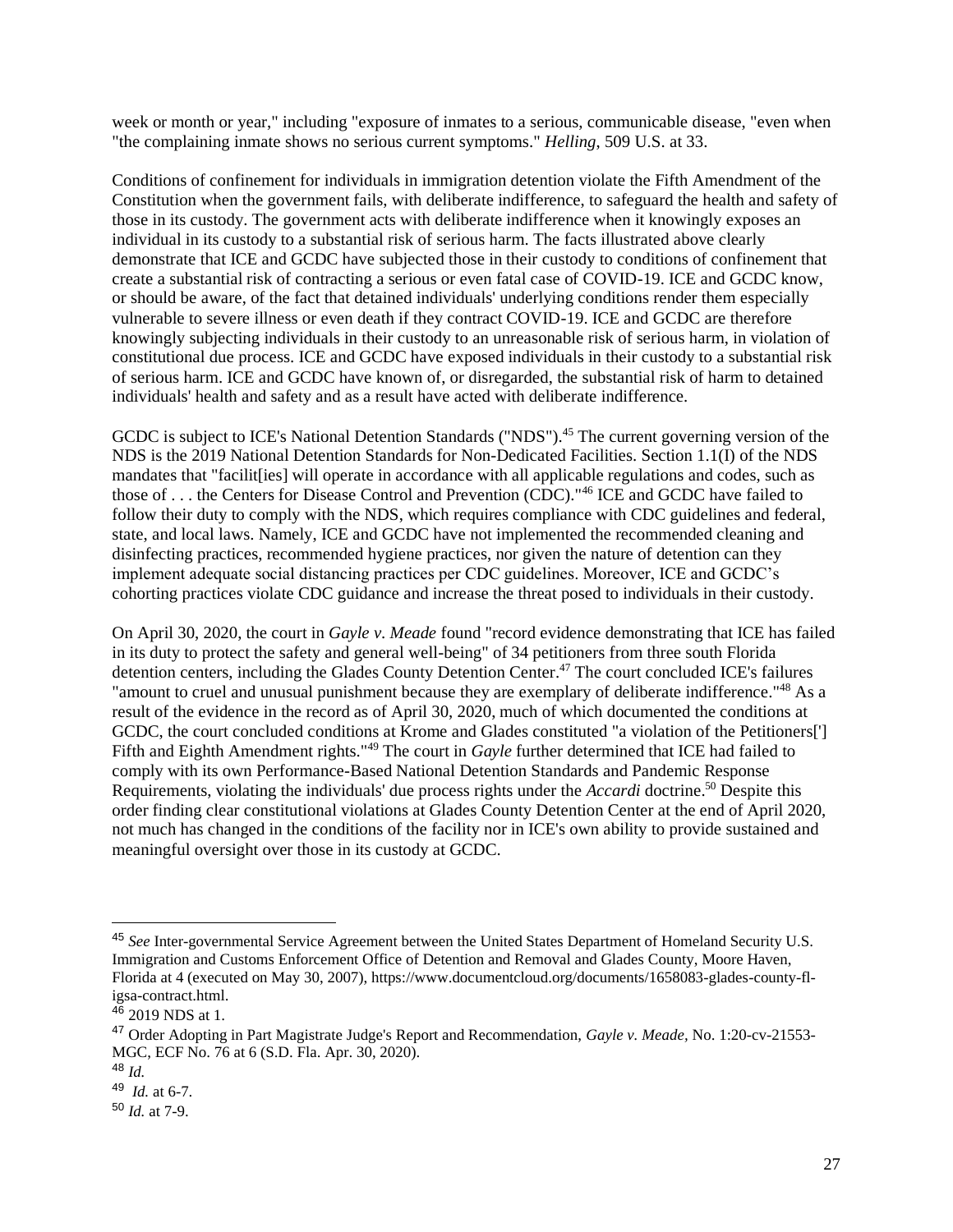From August 31 to September 3, 2020, ICE's Office of Detention Oversight ("ODO") conducted a "compliance inspection" of GCDC.<sup>51</sup> In Fiscal Year 2019, ODO found 12 deficiencies in a variety of areas. In the most recent inspection, in Fiscal Year 2020, ODO found a total of 17 deficiencies among the categories it assesses.<sup>52</sup> Within the deficiencies were some regarding the inadequate medical care provided in the facility, with ODO noting that medical care is an "area of concern."<sup>53</sup> Individuals detained reported that facility conditions were temporarily improved simply to pass the inspection. This lack of appropriate oversight is not only a result of the pandemic, but a longstanding occurrence at GCDC. GCDC and ICE must be held accountable for their negligence.

*"Before the inspection at G.C.D.C. officers used to wear masks and gloves 24/7, and they used to give masks to us detainees twice a week when [there] was supply for toilet papers and shampoo. Since inspection left[,] officers are walking with no gloves, they take off the masks, and we are not getting masks any more on the regular supply bases. With all this said I am afraid for my life here in the detention center, because the officers are breaking all the rules and regulations from CDC and also ICE guidelines."* Complaint, *Radetic v. Miami Field Office Immigration and Customs Enforcement,* No. 1:20-cv-23783-MGC, ECF 1 (S.D. Fla. September 11, 2020).

Over six months since the first case of COVID-19 came to Glades, despite the rampant spread of COVID at the facility, nothing significant had changed in GCDC's procedures. Individuals filing habeas corpus petitions in federal district court argued the government violated their right to due process. Declarations like the one following led them to argue such failures amount to cruel and unusual punishment because they are exemplary of deliberate indifference.

*"People with confirmed cases are deliberately cohorted with people with suspected cases, which shows a total disregard for our safety and well being. This practice also violated ICE April 10, 2020 COVID-19 Pandemic Response Requirements. We are congregated in groups of more than ten people. I am currently in a dorm with about twenty five people that came from Krome within the last three weeks that are confirmed positive for COVID-19 and are cohorted with people that are asymptomatic, or have not been tested at all, just like I was not once tested for COVID-19, or put in the quarantine for 14 days, in all my 5 transfers since April 22, 2020, until June 29, 2020. I am cohorted with people that have high temperatures and showing symptoms of illness, that have been tested for COVID-19, and I have not been tested yet. When I ask for a test I am told no."*  Complaint, *Radetic v. Miami Field Office Immigration and Customs Enforcement,* No. 1:20-cv-23783-MGC, ECF 1 (S.D. Fla. September 11, 2020).

Recognizing that environment conditions can be the basis for the state-created danger, Rodney London, an individual over the age of fifty diagnosed with hypertension and asthma, argued that these failures placed him at a heightened risk of not only contracting COVID-19, but also succumbing to the fatal effects of the virus due to his chronic medical conditions. Complaint, *London v. Miami Field Office Immigration and Customs Enforcement,* No. 1:20-cv-23770-MGC, ECF 1 (S.D. Fla. September 11, 2020).

<sup>51</sup> Office of Detention Oversight, U.S. Immigration and Customs Enforcement, U.S. Dep't of Homeland Security, ERO Miami Field Office Glades County Detention Center August 31-September 3, 2020,

[https://www.ice.gov/doclib/foia/odo-compliance-inspections/gladesCoDetCntrMooreHavenFL\\_Aug31-](https://www.ice.gov/doclib/foia/odo-compliance-inspections/gladesCoDetCntrMooreHavenFL_Aug31-Sep3_2020.pdf) [Sep3\\_2020.pdf.](https://www.ice.gov/doclib/foia/odo-compliance-inspections/gladesCoDetCntrMooreHavenFL_Aug31-Sep3_2020.pdf)

<sup>52</sup> *Id.* at 6.

<sup>53</sup> *Id.* at 10.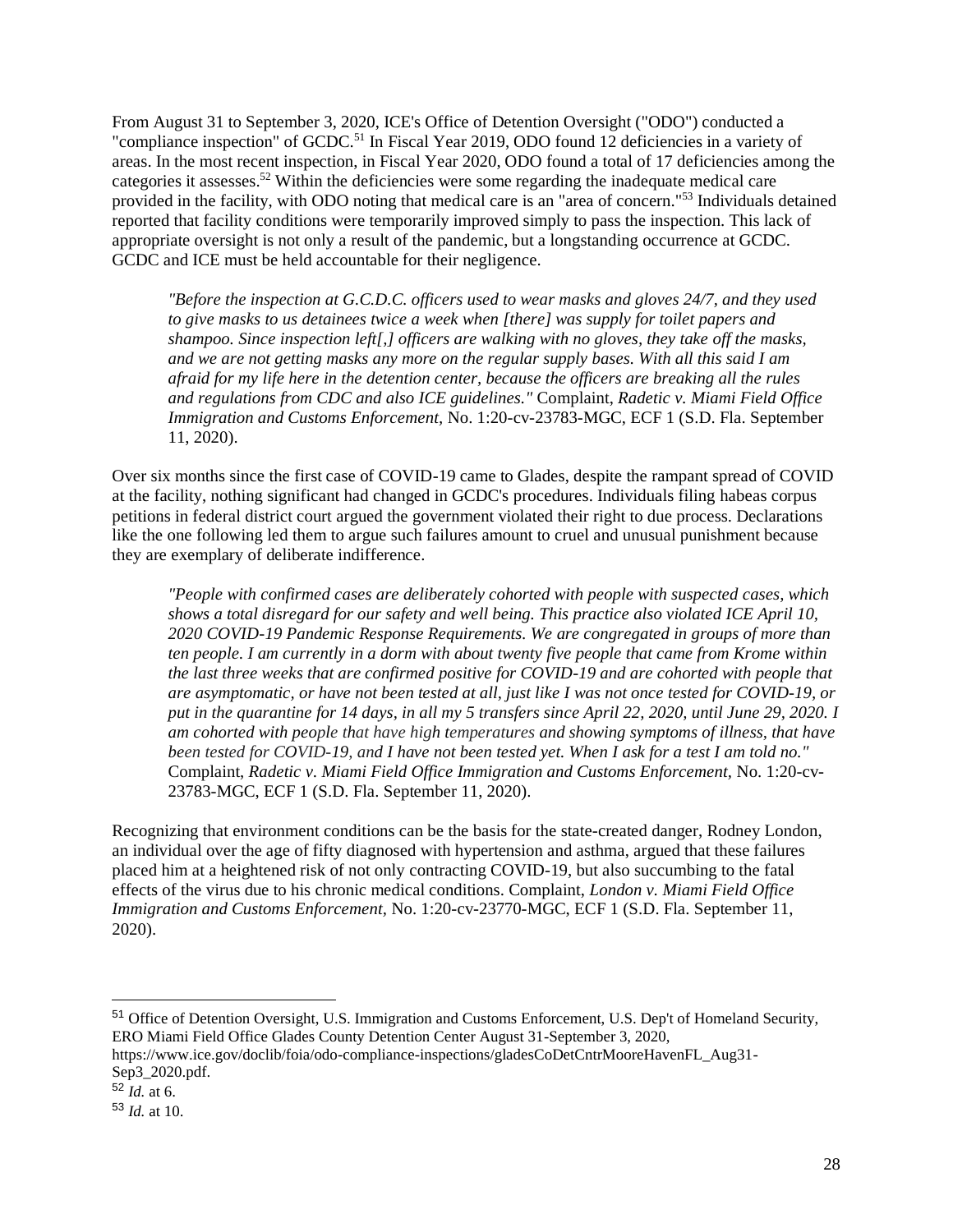Moreover, Glades County has failed to engage in adequate oversight actions to minimize the burgeoning health crisis. Although the nonprofit Glades Correctional Development Corporation is used to enable relationships with bondholders and shift liability away from Glades County, the county retains certain oversight. For instance, the commissioners have the power to appoint and approve members to the GCDC Board. Furthermore, GCSO is still partially funded by county taxes, and the commissioners must vote to approve its annual budget.

Despite this responsibility, the Sheriff's reports to the county commissioners at their regular meetings focus almost exclusively on the jail finances and the number of people detained there. Any questions about jail conditions that arise are quickly dismissed.

For instance, in the July 7, 2020 Board of County Commissioners meeting, Commissioner Storter Long mentioned news reports regarding the treatment of individuals detained at the facility. To this, GCSO Finance Director Shelley Ridgdill stated they have passed all their inspections so if they were mistreating the detained individuals, they would be failing their inspections.<sup>54</sup> This was just days before Onoval Perez Montufar died on July 11, 2020 after contracting COVID-19 at the jail. No discussions of Mr. Montufar's death or the dangerous conditions of confinement were recorded in the Board meeting minutes for meetings directly following.

On August 25, 2020, Onoval Perez Montufar's family, as well as advocates, attorneys, people currently and formerly detained, and family members of those currently detained, all sought congressional oversight through a public Congressional Roundtable. They demanded an investigation into the cause of death, demanded in-person congressional visits to witness the horrors first hand inside the facilities, and an end to all transfers. Representative Greg Steube, who represents Glades County, declined to participate.

On November 23, 2020, nine months after the pandemic onset and as significant rights violations and direct harm were happening to immigrants in the county jail's custody, it remained unclear how much information was provided and what oversight role was being played by responsible officials within Glades County. Glades County Commissioner John Ahern, who serves on both the county commission and the board of the Glades Correctional Development Corporation, told fellow commissioners, "Everything is going fine now." This prefaced a report on the current finances and jail capacity--that ICE was continuing to pay the jail to detain 425 people though they were only detaining 307 individuals for ICE at the time. Commissioner Ahern also reported that they had lost "well over a million of income" because the court in *Gayle* had ordered them to maintain their ICE detained population at 75% capacity or lower. Only after Commissioner Ahern covered the finances did Sheriff Hardin disclose that the doctor assigned to the facility had contracted COVID-19.

Similarly, during the December 8, 2020 commissioners meeting, there was no mention of detention conditions, just concern over whether ICE would continue to pay GCSO for 425 beds.

<sup>54</sup> The Office of the Inspector General has stated that inspections by the Nakamoto Group, which has conducted inspections at Glades, are "not consistently thorough" and that "its inspections do not fully examine actual conditions." With all inspections, whether conducted by Nakamoto or others, the OIG found that "ICE does not adequately follow up on identified deficiencies or systematically hold facilities accountable for correcting deficiencies." *See* Office of the Inspector General, U.S. Dep't of Homeland Security, OIG-18-67, *ICE's Inspections and Monitoring of Detention Facilities Do Not Lead to Sustained Compliance or Systemic Improvements* (June 16, 2018), https://www.oig.dhs.gov/reports/2018/ices-inspections-and-monitoring-detention-facilities-do-not-leadsustained-compliance.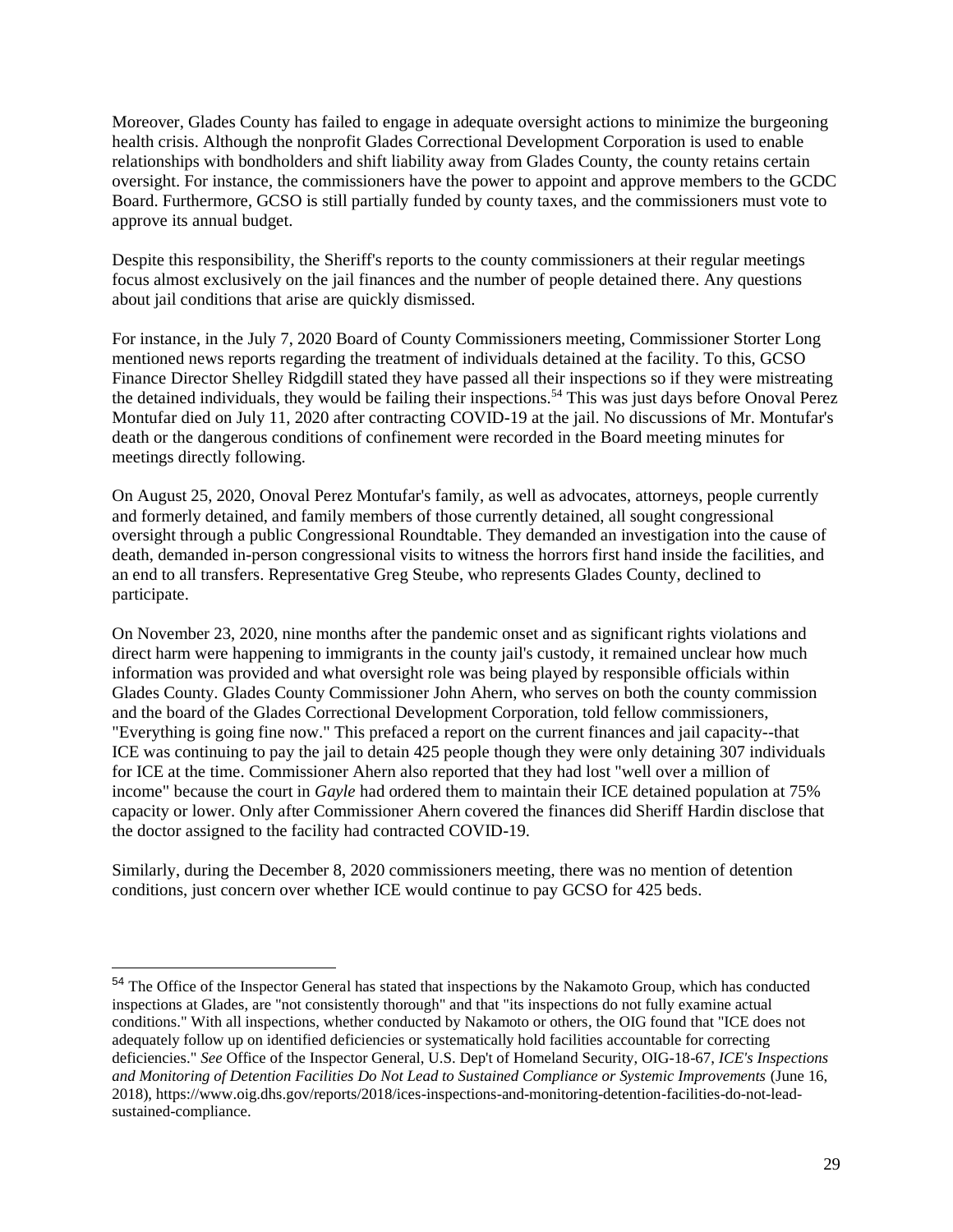This pattern was repeated at the January 12, 2021 meeting. The December 27, 2020 to January 1, 2021 hunger strike in response to unsanitary conditions and fear for their safety was not discussed, nor was there any mention of an officer's assault on one of these peaceful protestors. Commissioner Ahern only mentioned the fact that it was a "lot easier to pay the bills" with the 425 rate from ICE, which was not guaranteed to be paid after January of this year.

Equally concerning is the GCSO's lack of intervention, despite full awareness of all the above taking place. Although the county could exercise a measure of oversight regarding the present humanitarian crisis at GCDC, their concern over the jail's finances distracts them from the larger human cost.

## **Recommendations & Conclusion:**

# **1. Immediate Investigation of Medical Practices and Denial of Release:**

Based on the myriad of concerning reports from detained individuals at Glades County Detention Center since the onset of the pandemic, we believe the entire population of the jail is at serious risk of illness or death due to the inability to practice social distancing, lack of precautions being taken, lack of testing, and lack of adequate medical care led by a doctor whose motives remain questionable. We urge CRCL and OIG to immediately investigate the medical practices at the Glades County Detention Center. Further, every person detained should be provided with an individualized assessment, under a presumption of release, prioritizing those most medically vulnerable to complications from COVID-19.

# **2. ICE should terminate the Intergovernmental Services Agreement (IGSA) with Glades County**

We further urge CRCL and OIG to recommend that ICE terminate the Intergovernmental Services Agreement (IGSA) with Glades County as they have repeatedly demonstrated their inability to provide adequate care to those in their custody.

All parties contractually obligated to uphold the safety and well-being of those detained in ICE custody under the IGSA, namely ICE and Glades County were well aware of the risk created by their negligence and failure to provide adequate care to the people detained in their custody. Internal grievances were filed, concerns around poor medical care and lack of release were publicized widely as people's hunger strikes– and the swift retaliation– was made public through the media. Moreover, congressional representatives from Florida acknowledged the abusive conditions at Glades during a congressional roundtable on August 25, 2020, in which three people directly impacted by Glades' abuses spoke, including Onoval Perez Montufar's niece, who reported the conditions at Glades leading to her uncle's death on July 11, 2020.<sup>55</sup> In addition, a major class action lawsuit was filed in federal court documenting egregious and alarming conditions within the facility. Despite a deluge of information, including ongoing reports over a period of ten months detailing the day-to-day atrocities happening inside GCDC, appropriate response, oversight, and remedy at the time of this filing have been wholly insufficient.

Far from being an appropriate crisis response to a deadly pandemic and facility-wide outbreak, the way in which ICE and Glades County failed to protect and release people under their care is evidenced, over and over, throughout the entirety of the pandemic to date.

<sup>55</sup> United We Dream, *Testimonies on ICE Cruelty: A Conversation with FL Reps*, (August 25, 2020) https://www.facebook.com/watch/live/?v=309472236990575.